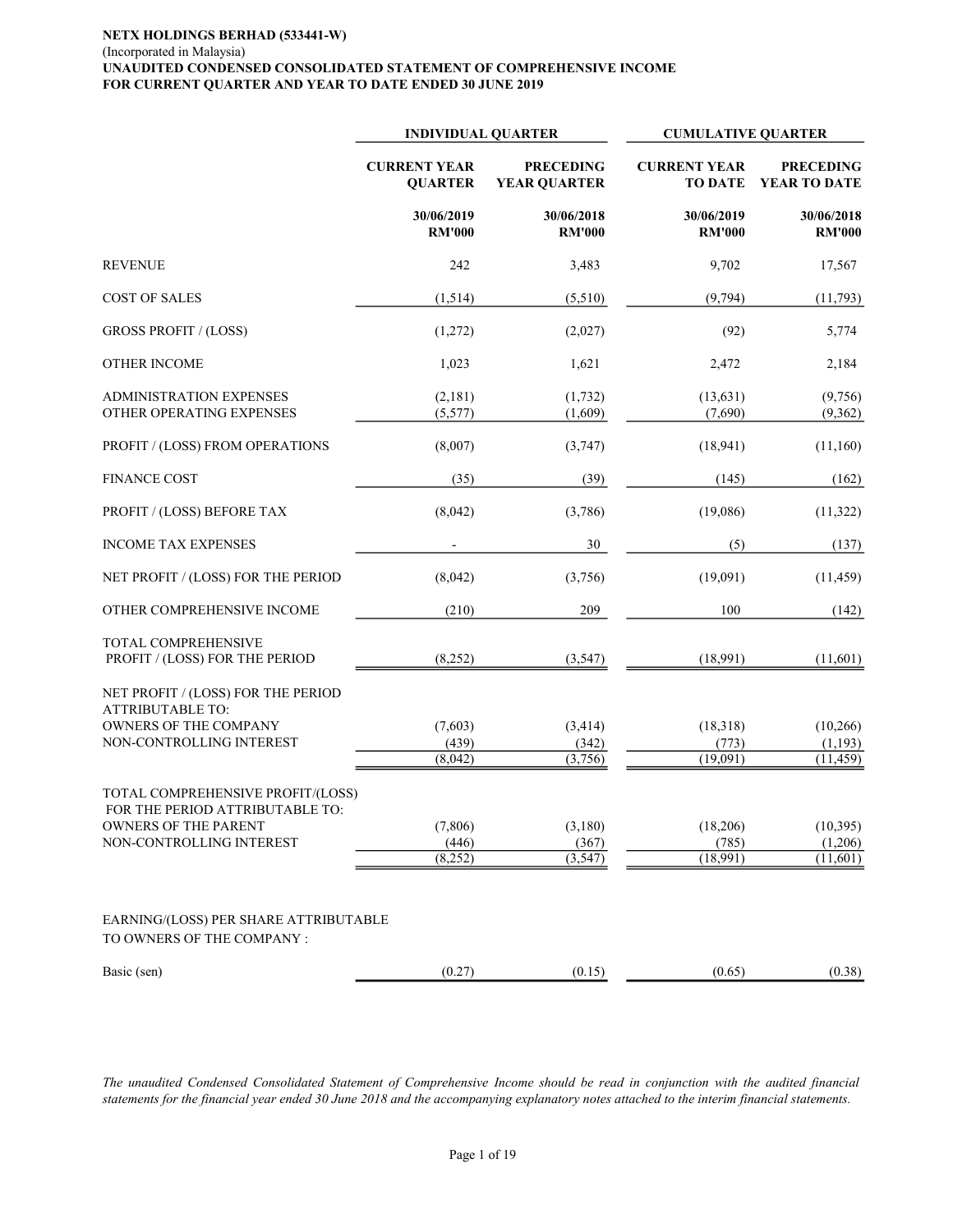#### NETX HOLDINGS BERHAD (533441-W) (Incorporated in Malaysia) UNAUDITED CONDENSED CONSOLIDATED STATEMENT OF FINANCIAL POSITION AS AT 30 JUNE 2019

|                                                    | AS AT<br>30 June 2019<br><b>Unaudited</b><br><b>RM'000</b> | AS AT<br>30 June 2018<br>Audited<br><b>RM'000</b> |
|----------------------------------------------------|------------------------------------------------------------|---------------------------------------------------|
| <b>ASSETS</b>                                      |                                                            |                                                   |
| <b>NON-CURRENT ASSETS</b>                          |                                                            |                                                   |
| Property, Plant and Equipment                      | 6,815                                                      | 6,402                                             |
| <b>Intangible Assets</b>                           | 17,017                                                     | 11,671                                            |
| Other Investments                                  | 307                                                        | 300                                               |
| Marketable Securities                              | 2,873                                                      | 3,846                                             |
|                                                    | 27,012                                                     | 22,219                                            |
| <b>CURRENT ASSETS</b>                              |                                                            |                                                   |
| Inventories                                        | 64                                                         | 42                                                |
| <b>Trade Receivables</b>                           | 12,876                                                     | 18,074                                            |
| Other Receivables, Deposits and Prepayment         | 5,392                                                      | 10,231                                            |
| Amount Owing by contract customers                 | 61                                                         | 1,967                                             |
| Fixed Deposits placed with Licensed Bank           |                                                            | 4,672                                             |
| Short Term Investment                              |                                                            | 1,005                                             |
| Cash and Bank Balances                             | 34,849                                                     | 37,754                                            |
|                                                    | 53,242                                                     | 73,745                                            |
| <b>TOTAL ASSETS</b>                                | 80,254                                                     | 95,964                                            |
| <b>EQUITIES AND LIABILITIES</b>                    |                                                            |                                                   |
| <b>EQUITY ATTRIBUTABLE TO OWNERS OF THE PARENT</b> |                                                            |                                                   |
| Share Capital                                      | 90,489                                                     | 87,035                                            |
| <b>Warrant Reserve</b>                             |                                                            | 15,263                                            |
| Share Option Reserve                               |                                                            | $\overline{\phantom{a}}$                          |
| Foreign Exchange Reserve                           | (30)                                                       | (141)                                             |
| <b>Retained Profits</b>                            | (11,773)                                                   | (8,718)                                           |
|                                                    | 78,686                                                     | 93,439                                            |
| Non-Controlling Interest                           | (2,118)                                                    | (1, 333)                                          |
| <b>TOTAL EQUITY</b>                                | 76,568                                                     | 92,106                                            |
| <b>NON-CURRENT LIABILITIES</b>                     |                                                            |                                                   |
| Long Term Borrowing (Mortgage)                     | 1,922                                                      | 2,249                                             |
|                                                    | 1,922                                                      | 2,249                                             |
| <b>CURRENT LIABILITIES</b>                         |                                                            |                                                   |
| <b>Trade Payables</b>                              | 454                                                        | 430                                               |
| Other Payables and Accruals                        | 941                                                        | 345                                               |
| Deferred Income                                    | 21                                                         | 505                                               |
| Short Term Borrowing (Mortgage)                    | 343                                                        | 324                                               |
| Tax liabilities                                    | 5                                                          | 5                                                 |
|                                                    | 1,764                                                      | 1,609                                             |
| <b>TOTAL LIABILITIES</b>                           | 3,686                                                      | 3,858                                             |
| <b>TOTAL EQUITIES AND LIABILITIES</b>              | 80,254                                                     | 95,964                                            |
|                                                    |                                                            |                                                   |
| Net Assets per share attributable to owners        |                                                            |                                                   |
| of the Company (RM)                                | 0.03                                                       | 0.03                                              |

The unaudited Condensed Consolidated Statement of Financial Position should be read in conjunction with the audited financial statements for the financial year ended 30 June 2018 and the accompanying explanatory notes attached to the interim financial statements.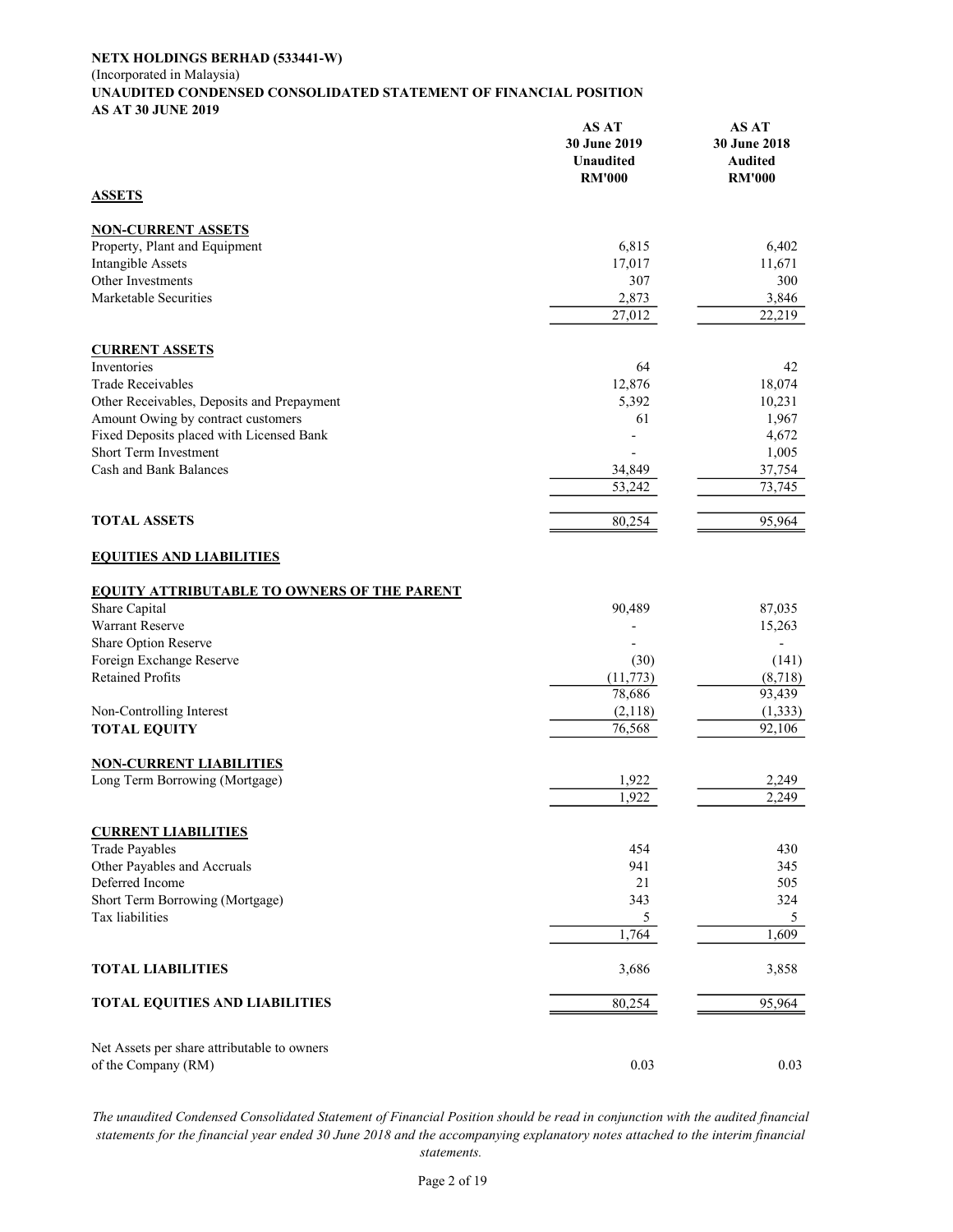#### NETX HOLDINGS BERHAD (533441-W)

#### (Incorporated in Malaysia)

#### UNAUDITED CONDENSED CONSOLIDATED STATEMENT OF CHANGES IN EQUITY FOR YEAR TO DATE ENDED 30 JUNE 2019

|                                                                                                                                                                                                                                        |                                                 |                                                                                      |                                                   | <b>ATTRIBUTABLE TO OWNER OF THE PAREN<del>T</del></b>                |                                                                                                   | $\rightarrow$                                                        |                                                                      |                                                |
|----------------------------------------------------------------------------------------------------------------------------------------------------------------------------------------------------------------------------------------|-------------------------------------------------|--------------------------------------------------------------------------------------|---------------------------------------------------|----------------------------------------------------------------------|---------------------------------------------------------------------------------------------------|----------------------------------------------------------------------|----------------------------------------------------------------------|------------------------------------------------|
|                                                                                                                                                                                                                                        | <b>SHARE</b><br><b>CAPITAL</b><br><b>RM'000</b> | <b>NON - DISTRIBUTABLE</b><br><b>SHARE OPTION</b><br><b>RESERVE</b><br><b>RM'000</b> | <b>WARRANT</b><br><b>RESERVE</b><br><b>RM'000</b> | <b>FOREIGN</b><br><b>EXCHANGE</b><br><b>RESERVE</b><br><b>RM'000</b> | <b>DISTRIBUTABLE</b><br>$\longrightarrow$<br><b>ACCUMULATED</b><br><b>LOSSES</b><br><b>RM'000</b> | <b>TOTAL</b><br><b>RM'000</b>                                        | <b>NON</b><br><b>CONTROLLING</b><br><b>INTEREST</b><br><b>RM'000</b> | <b>TOTAL</b><br><b>EQUITY</b><br><b>RM'000</b> |
| Balance as at 1 July 2018                                                                                                                                                                                                              | 87,035                                          |                                                                                      | 15,263                                            | (141)                                                                | (8,718)                                                                                           | 93,439                                                               | (1, 333)                                                             | 92,106                                         |
| Total Comprehensive income<br>for the financial period                                                                                                                                                                                 |                                                 |                                                                                      |                                                   | 111                                                                  | (18,318)                                                                                          | (18,207)                                                             | (785)                                                                | (18,992)                                       |
| Transactions with owners:<br>Share Issuance<br>Share options granted under SIS<br>Issuance of shares under SIS<br>Reversal of warrants                                                                                                 | 3,454                                           | $\sim$<br>837<br>(837)<br>$\sim$                                                     | (15,263)                                          |                                                                      | 15,263                                                                                            | $\overline{\phantom{a}}$<br>837<br>2,617<br>$\overline{\phantom{a}}$ |                                                                      | 837<br>2,617<br>$\sim$                         |
| Balance as at 30 June 2019                                                                                                                                                                                                             | 90,489                                          |                                                                                      |                                                   | (30)                                                                 | (11, 773)                                                                                         | 78,686                                                               | (2,118)                                                              | 76,568                                         |
| Balance as at 1 July 2017                                                                                                                                                                                                              | 26,844                                          |                                                                                      | 15,263                                            | (12)                                                                 | 1,548                                                                                             | 43,643                                                               | (128)                                                                | 43,515                                         |
| Net profit for the financial year representing<br>total comprehensive income for the period                                                                                                                                            |                                                 |                                                                                      |                                                   | (129)                                                                | (10, 266)                                                                                         | (10, 395)                                                            | (1,205)                                                              | (11,600)                                       |
| Transactions with owners:<br>Share issuance during the year<br>Share options granted under SIS<br>Issuance of shares under SIS<br>Share issuance expenses<br>Effect from adoption of Company Act 2016<br>Change of stake in subsidiary | 27,715<br>33,437<br>(961)                       | 4,266<br>(4,266)<br>$\sim$                                                           |                                                   |                                                                      |                                                                                                   | 27,715<br>4,266<br>29,171<br>(961)                                   |                                                                      | 27,715<br>4,266<br>29,171<br>(961)             |
| Balance as at 30 June 2018                                                                                                                                                                                                             | 87,035                                          |                                                                                      | 15,263                                            | (141)                                                                | (8,718)                                                                                           | 93,439                                                               | (1, 333)                                                             | 92,106                                         |

The unaudited Condensed Statement of Changes in Equity should be read in conjunction with the audited financial statements for the financial year ended 30 June 2018 and the accompanying explanatory notes attached to the interim financial statements.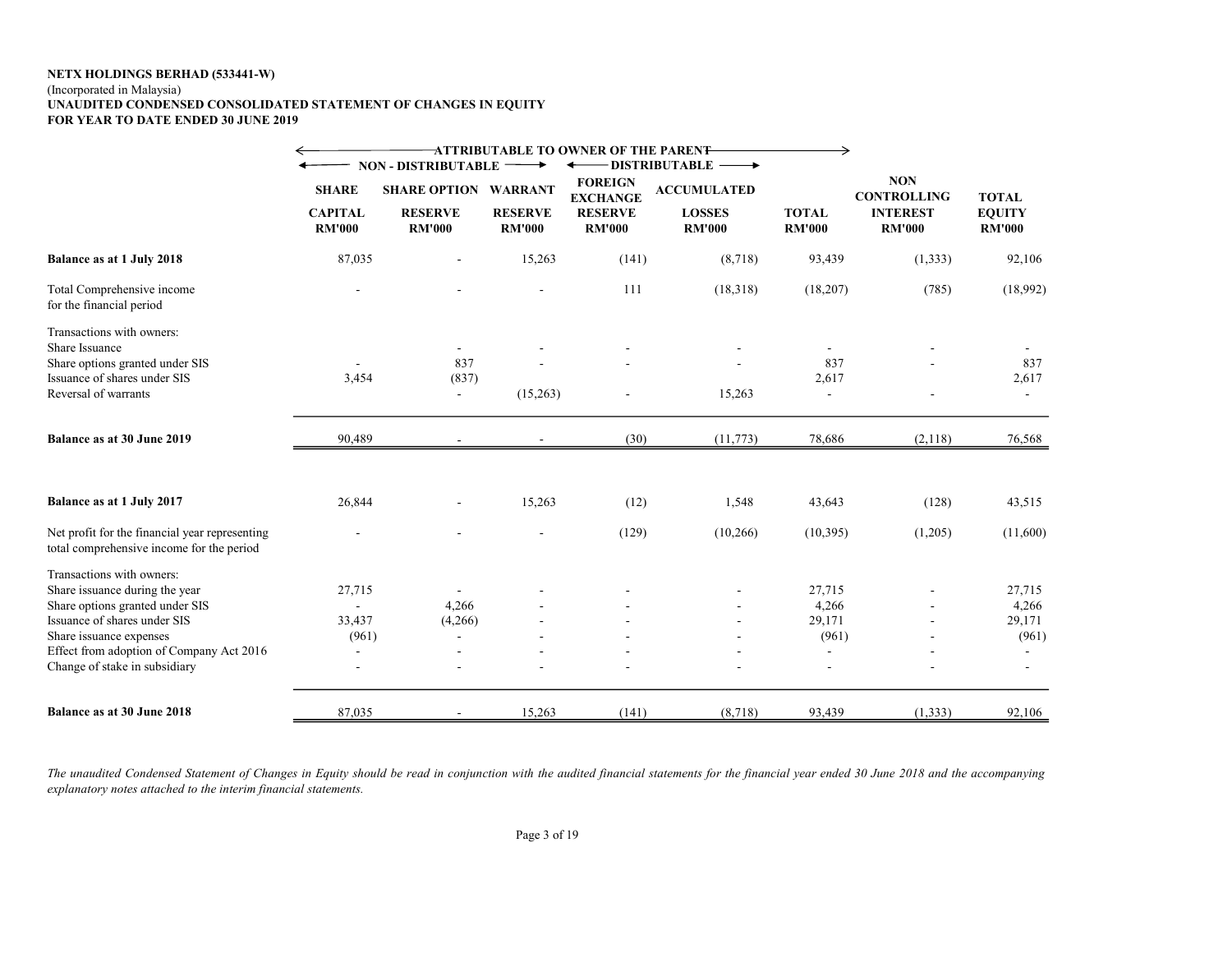#### NETX HOLDINGS BERHAD (533441-W) (Incorporated in Malaysia) UNAUDITED CONDENSED CONSOLIDATED STATEMENT OF CASH FLOWS FOR YEAR TO DATE ENDED 30 JUNE 2019

|                                                                                   | <b>CURRENT YEAR</b><br>TO DATE<br>30/6/2019<br><b>RM'000</b> | PRECEDING YEAR<br>TO DATE<br>30/6/2018<br><b>RM'000</b> |
|-----------------------------------------------------------------------------------|--------------------------------------------------------------|---------------------------------------------------------|
| <b>CASH FLOWS FROM OPERATING ACTIVITIES</b>                                       |                                                              |                                                         |
| Profit / (Loss) before taxation                                                   | (19,086)                                                     | (11,322)                                                |
| Adjustment for:                                                                   |                                                              |                                                         |
| Depreciation of property, plant and equipment                                     | 443                                                          | 285                                                     |
| Amortisation of intangible assets                                                 | 3,643                                                        | 2,087                                                   |
| Amortisation of deferred income                                                   | (562)                                                        | (1,518)                                                 |
| Impairment loss of receivable                                                     | 4,032                                                        | 422                                                     |
| Bad debts written off                                                             | 1,847                                                        | ÷.                                                      |
| Impairment loss on goodwill                                                       |                                                              | 693                                                     |
| Share-based payment expenses accrued<br>Property, plant and equipment written off | 837<br>10                                                    | 4,266<br>25                                             |
| (Gain)/Loss on disposal of investment                                             |                                                              | (840)                                                   |
| Loss on fair value revaluation on investment                                      | 963                                                          | 3,955                                                   |
| Unrealised foreign exchange (gain)/loss                                           | (1,068)                                                      | 1,529                                                   |
| Interest expense                                                                  | 145                                                          | 162                                                     |
| Interest income                                                                   | (1,276)                                                      | (1,037)                                                 |
| Operating (loss)/profit before working capital changes                            | (10,072)                                                     | (1,293)                                                 |
| Decrease / (Increase) in current assets                                           | 6,488                                                        | (5,153)                                                 |
| Increase / (Decrease) in current liabilities                                      | 618                                                          | 104                                                     |
| Advance receipts for deferred income                                              | 289                                                          | 1,885                                                   |
| <b>Cash Used in Operations</b>                                                    | (2,677)                                                      | (4, 457)                                                |
| Tax Refund / (Paid)                                                               | (5)                                                          | (10)                                                    |
| Interest received                                                                 | 1,276                                                        | 1,037                                                   |
| Interest paid                                                                     | (145)                                                        | (162)                                                   |
| <b>Net Cash Used in Operations</b>                                                | (1, 551)                                                     | (3,592)                                                 |
| <b>CASH FLOWS FROM INVESTING ACTIVITIES</b>                                       |                                                              |                                                         |
| Purchase of property, plant and equipment                                         | (879)                                                        | (44)                                                    |
| Acquisition of intangible assets                                                  | (8,656)                                                      | (11, 342)                                               |
| Proceeds from disposal of investment                                              |                                                              | 980                                                     |
| Other Investment                                                                  |                                                              | (8,204)                                                 |
| <b>Net Cash From/(Used in) Investing Activities</b>                               | (9, 535)                                                     | (18,610)                                                |
| <b>CASH FLOW FROM FINANCING ACTIVITIES</b>                                        |                                                              |                                                         |
| Proceed from issuance of shares                                                   | 2,617                                                        | 56,886                                                  |
| Payment for expenses for issuance of shares                                       |                                                              | (961)                                                   |
| Withdrew/(Placement) of deposits with licensed bank                               | 4,672                                                        | (663)                                                   |
| Withdrew/(Placement) of short-term investment                                     | 1,005                                                        | 1,697                                                   |
| Repayment of term loans                                                           | (308)                                                        | (290)                                                   |
| <b>Net Cash Used in Financing Activities</b>                                      | 7,986                                                        | 56,669                                                  |
| NET CHANGE IN CASH AND CASH EQUIVALENTS                                           | (3,100)                                                      | 34,467                                                  |
| CASH AND CASH EQUIVALENTS BROUGHT FORWARD                                         | 37,754                                                       | 5,087                                                   |
| EFFECT ON FOREIGN CURRENCY TRANSLATION                                            | <u>195</u>                                                   | (1,800)                                                 |
| <b>CASH AND CASH EQUIVALENTS CARRIED FORWARD</b>                                  | 34,849                                                       | 37,754                                                  |
| Cash and cash equivalents at end of year consist of :-                            |                                                              |                                                         |
| Cash and bank balances                                                            | 34,849                                                       | 37,754                                                  |
| Short Term Investment                                                             |                                                              | 1,005                                                   |
| Fixed deposit with licensed bank                                                  |                                                              | 4,672                                                   |
|                                                                                   | 34,849                                                       | 43,431                                                  |
| Less: Short term investment                                                       |                                                              | (1,005)                                                 |
| Less: Deposits placed with licensed bank                                          |                                                              | (4,672)                                                 |
|                                                                                   | 34,849                                                       | 37,754                                                  |

The unaudited Condensed Consolidated Statement of Cash Flow should be read in conjunction with the audited financial statements for the financial year ended 30 June 2018 and the accompanying explanatory notes attached to the interim financial statements.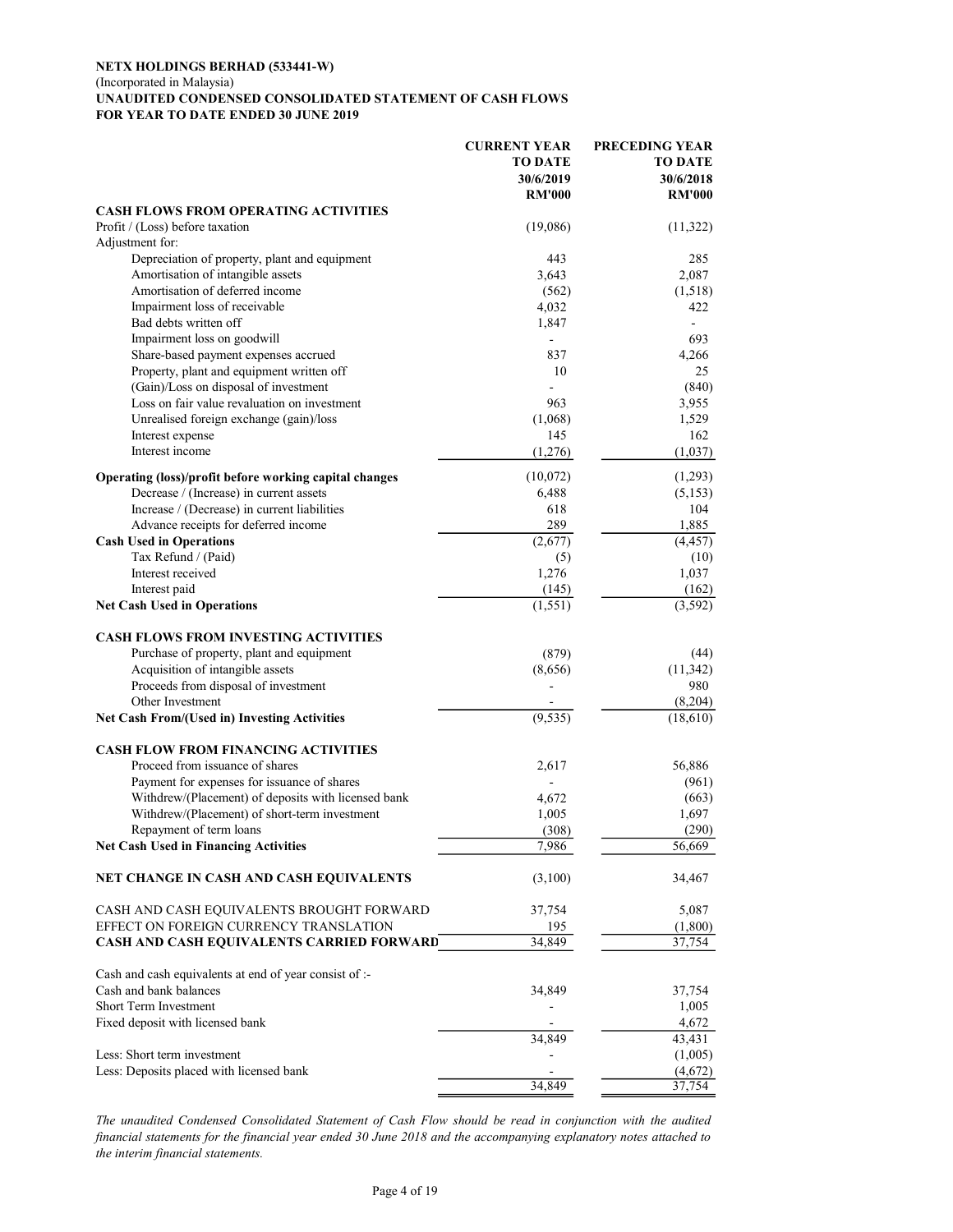### NETX HOLDINGS BERHAD (533441-W)

(Incorporated in Malaysia)

# NOTES TO THE FINANCIAL STATEMENTS FOR CURRENT QUARTER AND YEAR TO DATE ENDED 30 JUNE 2019

### A. EXPLANATORY NOTES

#### A1 BASIS OF PREPARATION OF THE FINANCIAL STATEMENTS

 The interim financial statements are unaudited and have been prepared in accordance with Malaysian Financial Reporting Standards ("MFRS") 134 "Interim Financial Reporting" and Paragraph 9.22 of the Listing Requirements of Bursa Malaysia Securities Berhad ("Bursa Securities") for the ACE Market.

 The report should be read in conjunction with the audited financial statements of the Group for year ended 30 June 2018. The explanatory notes attached to the quarterly financial report provide an explanation on events and transactions that are significant to an understanding of the changes in the financial position and performance of the Group since the financial year ended 30 June 2018.

 The accounting policies and methods of computation adopted by the Group in the quarterly financial report are consistent with those adopted in the audited financial statements of the Group for the financial year ended 30 June 2018 except for the adoption of the following MFRS and Amendments to MFRS. The adoption of these MFRSs does not have any significant impact on the interim financial statements of the Group and the Company.

|                                                |                                                                              | Effective for annual |
|------------------------------------------------|------------------------------------------------------------------------------|----------------------|
|                                                |                                                                              | periods beginning    |
|                                                | MFRS and IC Interpretations (Including the Consequential Amendments)         | on or after          |
| MFRS 9                                         | <b>Financial Instruments</b>                                                 | 1 January 2018       |
| MFRS 15                                        | Revenue from Contracts with Customers                                        | 1 January 2018       |
| Annual Improvements to MFRSs 2014 - 2016 Cycle |                                                                              | 1 January 2018       |
| Amendments to MFRS 2                           | Classification and Measurement of Share-based<br><b>Payment Transactions</b> | 1 January 2018       |
| IC Interpretation 22                           | Foreign Currency Transactions and Advance<br>Consolidation                   | 1 January 2018       |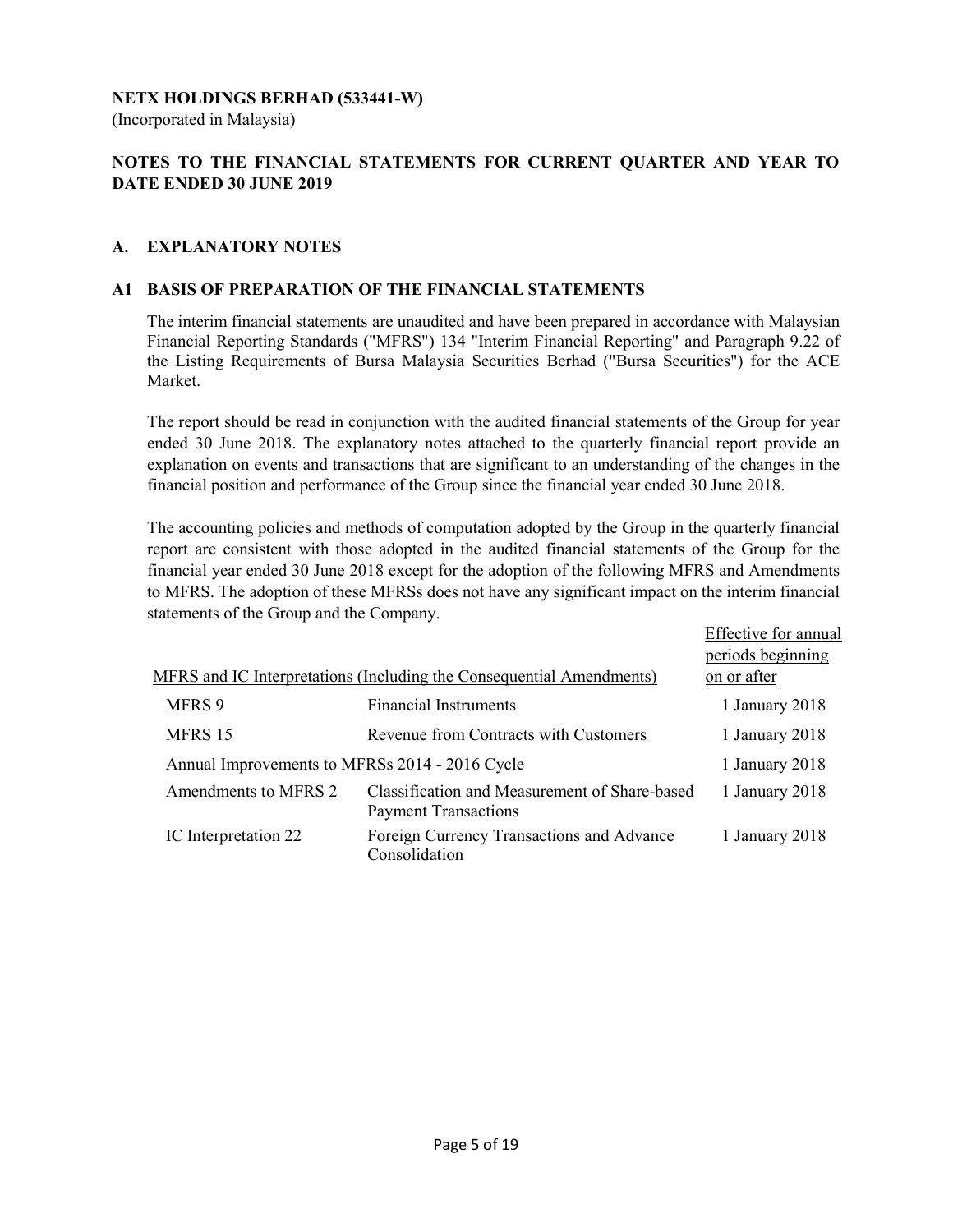The following MFRS and Amendments to MFRS have been issued by MASB but are not yet effective to the Group:

|                                                |                                                                                                                                   | Effective for annual<br>periods beginning |
|------------------------------------------------|-----------------------------------------------------------------------------------------------------------------------------------|-------------------------------------------|
|                                                | MFRS and IC Interpretations (Including the Consequential Amendments)                                                              | on or after                               |
| MFRS 16                                        | Leases                                                                                                                            | 1 January 2019                            |
| IC Interpretation 23                           | Uncertainty over Income Tax Treatments                                                                                            | 1 January 2019                            |
| Annual Improvements to MFRSs 2015 - 2017 Cycle |                                                                                                                                   | 1 January 2019                            |
| Amendments to MFRS 2                           | <b>Share-Based Payment</b>                                                                                                        | 1 January 2020                            |
| Amendments to MFRS 3                           | <b>Business Combinations</b>                                                                                                      | 1 January 2020                            |
| Amendment to MFRS 6                            | Exploration for and Evaluation of Mineral<br>Resources                                                                            | 1 January 2020                            |
| Amendment to MFRS 14                           | <b>Regulatory Deferral Accounts</b>                                                                                               | 1 January 2020                            |
| <b>Amendment to MFRS</b><br>101                | Presentation of Financial Reporting                                                                                               | 1 January 2020                            |
| Amendment to MFRS<br>108                       | Accounting Policies, Change in Accounting<br><b>Estimates and Errors</b>                                                          | 1 January 2020                            |
| <b>Amendment to MFRS</b><br>134                | <b>Interim Financial Reporting</b>                                                                                                | 1 January 2020                            |
| <b>Amendment to MFRS</b><br>137                | Provisions, Contingent Liabilities and<br><b>Contingent Assets</b>                                                                | 1 January 2020                            |
| Amendment to MFRS<br>138                       | <b>Intangible Assets</b>                                                                                                          | 1 January 2020                            |
| Amendment to IC<br>Interpretation 12           | <b>Services Concession Arrangements</b>                                                                                           | 1 January 2020                            |
| Amendment to IC<br>Interpretation 19           | Extinguishing Financial Liabilities with Equity<br><b>Instuments</b>                                                              | 1 January 2020                            |
| Amendment to IC<br>Interpretation 22           | Foreign Currency Transactions and Advance<br>Consideration                                                                        | 1 January 2020                            |
| Amendment to IC<br>Interpretation 132          | Intangible Assets - Web Site Costs                                                                                                | 1 January 2020                            |
| <b>MFRS 17</b>                                 | <b>Insurance Contracts</b>                                                                                                        | 1 January 2021                            |
| MFRS 10                                        | Sales or Contribution of Assets between an<br>Investor and its Associate or Joint Venture<br>(Amendments to MFRS 10 and MFRS 128) | Deferred until<br>further notice          |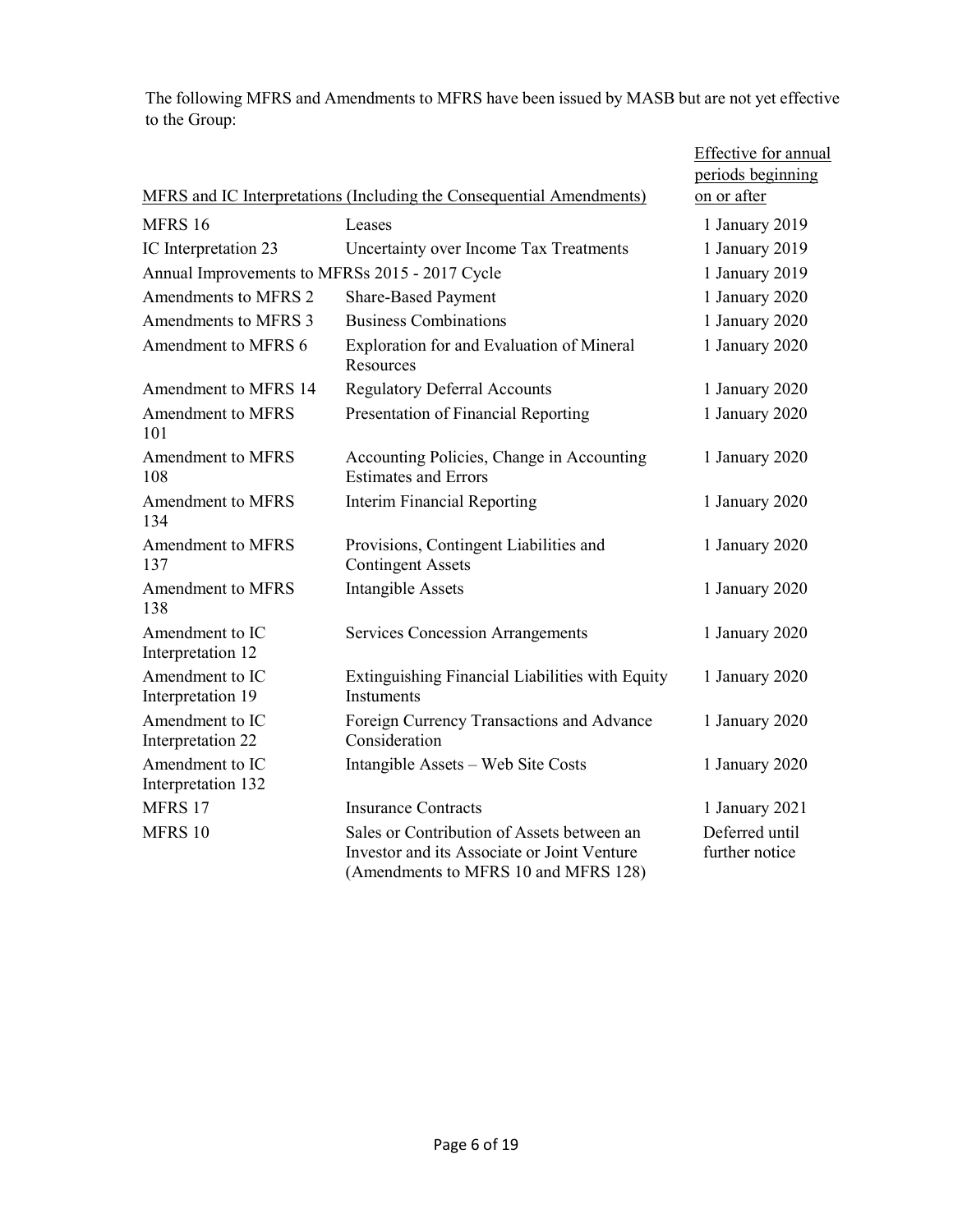### A2 SEASONAL OR CYCLICAL FACTORS

The business operations of the Group are not subject to any seasonal or cyclical factors.

#### A3 UNUSUAL ITEMS DUE TO THEIR NATURE, SIZE OR INCIDENCE

 There were no unusual items affecting assets, liabilities, equity, net income or cash flows during current quarter and year to date ended 30 June 2019.

#### A4 CHANGES IN ESTIMATES

 There were no changes in estimates that have had any material effect on current quarter and year to date ended 30 June 2019.

### A5 DEBT AND EQUITY SECURITIES

 There were no issuances, cancellations, repurchases, resale and repayments of debt and equity securities during current quarter and year to date ended 30 June 2019 other than as disclosed below:

- 1) 116,316,900 ordinary shares were issued under Share Issuance Scheme;
- 2) Warrants 2016/2019 expired on 7 June 2019, no warrants exercised before expiry.

#### A6 DIVIDENDS PAID

No dividends were paid during current quarter and year to date ended 30 June 2019.

#### A7 SEGMENTAL INFORMATION

The Group's operating segments are classified according to the nature of activities as follow:-

| Electronic Payment services |                      | : Involved in terminal and other related services.                                                                                                                                                                                                        |
|-----------------------------|----------------------|-----------------------------------------------------------------------------------------------------------------------------------------------------------------------------------------------------------------------------------------------------------|
|                             |                      | Non-electronic Payment services : Involved in provision of turnkey solutions on the network<br>infrastructure, security management, research and development<br>of software, system design, integration and installation and<br>provision of IT services. |
| GEM                         | $\ddot{\phantom{0}}$ | Involved in provision of reservation and planning services and                                                                                                                                                                                            |

its related solutions.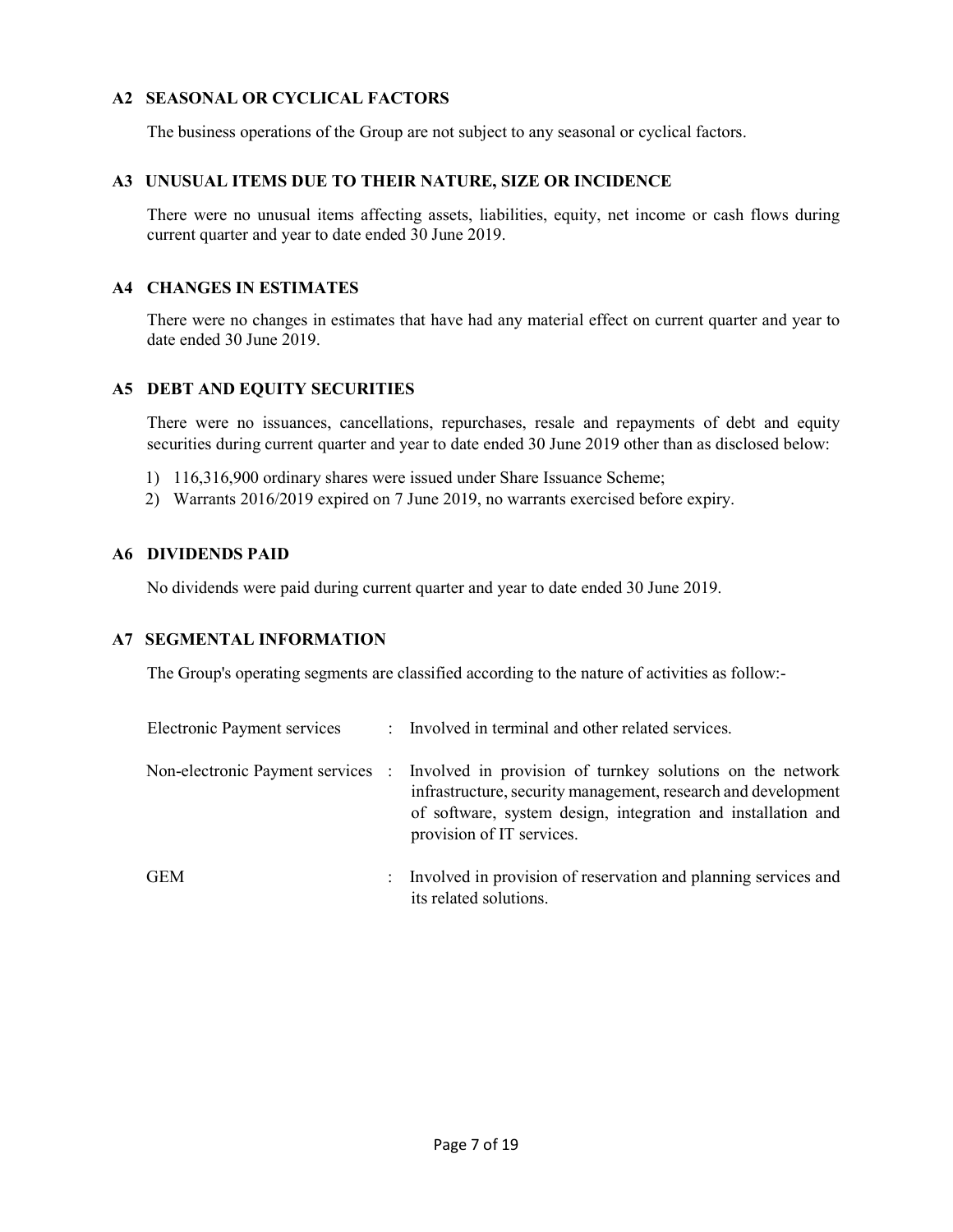# A7 SEGMENTAL INFORMATION (CONTINUED)

|                                               | Electronic<br>payment<br>services<br><b>RM'000</b> | Non-<br>electronic<br>payment<br>services<br><b>RM'000</b> | <b>GEM</b><br><b>RM'000</b> | Elimination<br><b>RM'000</b> | <b>Total</b><br><b>RM'000</b> |
|-----------------------------------------------|----------------------------------------------------|------------------------------------------------------------|-----------------------------|------------------------------|-------------------------------|
| 2019                                          |                                                    |                                                            |                             |                              |                               |
| Revenue                                       |                                                    |                                                            |                             |                              |                               |
| External revenue                              | 5,752                                              | 352                                                        | 3,598                       | $\overline{\phantom{0}}$     | 9,702                         |
| Inter-company                                 | 491                                                | $\blacksquare$                                             | $\overline{a}$              | (491)                        | $\blacksquare$                |
|                                               | 6,243                                              | 352                                                        | 3,598                       | (491)                        | 9,702                         |
| <b>Results</b>                                |                                                    |                                                            |                             |                              |                               |
| Segment operating profit/(loss)               | (3,068)                                            | (2,994)                                                    | (7,661)                     |                              | (13, 723)                     |
| Other operating income                        |                                                    |                                                            |                             |                              | 2,472                         |
| Other operating expenses                      |                                                    |                                                            |                             |                              | (7,690)                       |
| Finance costs                                 |                                                    |                                                            |                             |                              | (145)                         |
| Loss before taxation                          |                                                    |                                                            |                             |                              | (19,086)                      |
| Tax expenses                                  |                                                    |                                                            |                             |                              | (5)                           |
| Loss after taxation                           |                                                    |                                                            |                             |                              | (19,091)                      |
| Non-controlling interests                     |                                                    |                                                            |                             |                              | (773)                         |
| Loss attributable to owners of<br>the Company |                                                    |                                                            |                             |                              | (18,318)                      |
| CONSOLIDATED STATEMENT OF FINANCIAL POSITION  |                                                    |                                                            |                             |                              |                               |
| <b>Segments assets</b>                        | 54,394                                             | 7,366                                                      | 15,314                      |                              | 77,074                        |
| Other investments and market securities       |                                                    |                                                            |                             |                              | 3,180                         |
| Total assets                                  |                                                    |                                                            |                             |                              | 80,254                        |
|                                               |                                                    |                                                            |                             |                              |                               |
| <b>Segments liabilities</b>                   | 28                                                 | 1,321                                                      | 72                          |                              | 1,421                         |
| Term loan                                     |                                                    |                                                            |                             |                              | 2,265                         |
| Total liabilities                             |                                                    |                                                            |                             |                              | 3,686                         |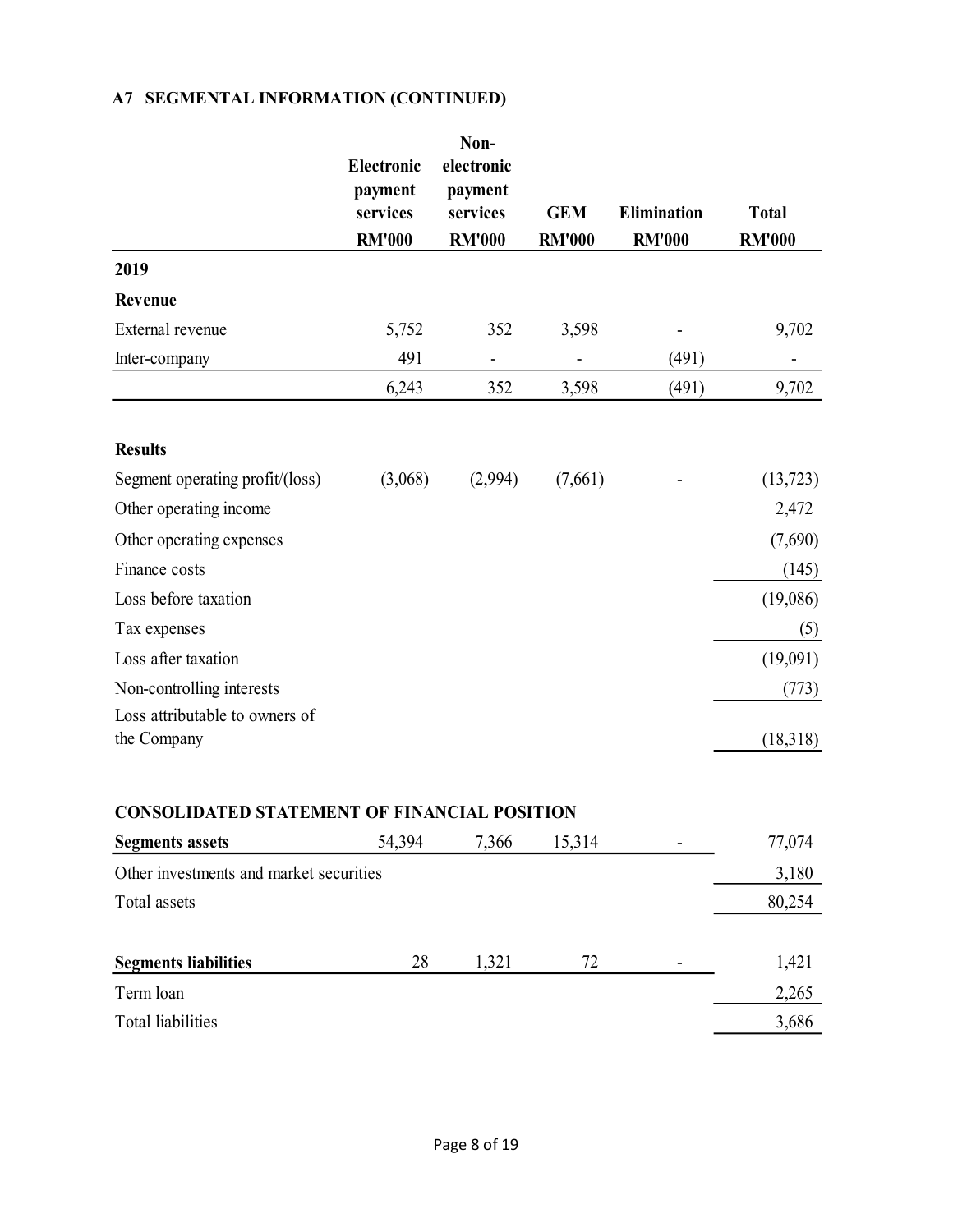# A7 SEGMENTAL INFORMATION (CONTINUED)

|                                                     | Electronic<br>payment<br>services<br><b>RM'000</b> | Non-<br>electronic<br>payment<br>services<br><b>RM'000</b> | <b>GEM</b><br><b>RM'000</b> | Elimination<br><b>RM'000</b> | <b>Total</b><br><b>RM'000</b> |
|-----------------------------------------------------|----------------------------------------------------|------------------------------------------------------------|-----------------------------|------------------------------|-------------------------------|
| 2018                                                |                                                    |                                                            |                             |                              |                               |
| Revenue                                             |                                                    |                                                            |                             |                              |                               |
| External revenue                                    | 12,977                                             | 4,590                                                      |                             |                              | 17,567                        |
| Inter-company                                       | 3,422                                              | $\overline{\phantom{a}}$                                   |                             | (3, 422)                     | $\blacksquare$                |
|                                                     | 16,399                                             | 4,590                                                      | $\overline{\phantom{a}}$    | (3, 422)                     | 17,567                        |
| <b>Results</b>                                      |                                                    |                                                            |                             |                              |                               |
| Segment operating profit/(loss)                     | 3,521                                              | (7,503)                                                    |                             |                              | (3,982)                       |
| Other operating income                              |                                                    |                                                            |                             |                              | 2,184                         |
| Other operating expenses                            |                                                    |                                                            |                             |                              | (9, 362)                      |
| Finance costs                                       |                                                    |                                                            |                             |                              | (162)                         |
| Loss before taxation                                |                                                    |                                                            |                             |                              | (11,322)                      |
| Tax expenses                                        |                                                    |                                                            |                             |                              | (137)                         |
| Loss after taxation                                 |                                                    |                                                            |                             |                              | (11, 459)                     |
| Non-controlling interests                           |                                                    |                                                            |                             |                              | (1,193)                       |
| Loss attributable to owners of<br>the Company       |                                                    |                                                            |                             |                              | (10, 266)                     |
| <b>CONSOLIDATED STATEMENT OF FINANCIAL POSITION</b> |                                                    |                                                            |                             |                              |                               |
| <b>Segments assets</b>                              | 34,546                                             | 57,272                                                     | $\overline{\phantom{a}}$    | $\sim$                       | 91,818                        |
| Other investments and market securities             |                                                    |                                                            |                             |                              | 4,146                         |
| Total assets                                        |                                                    |                                                            |                             |                              | 95,964                        |
|                                                     |                                                    |                                                            |                             |                              |                               |
| <b>Segments liabilities</b>                         | 540                                                | 745                                                        |                             | $\overline{\phantom{a}}$     | 1,285                         |
| Term loan                                           |                                                    |                                                            |                             |                              | 2,573                         |
| Total liabilities                                   |                                                    |                                                            |                             |                              | 3,858                         |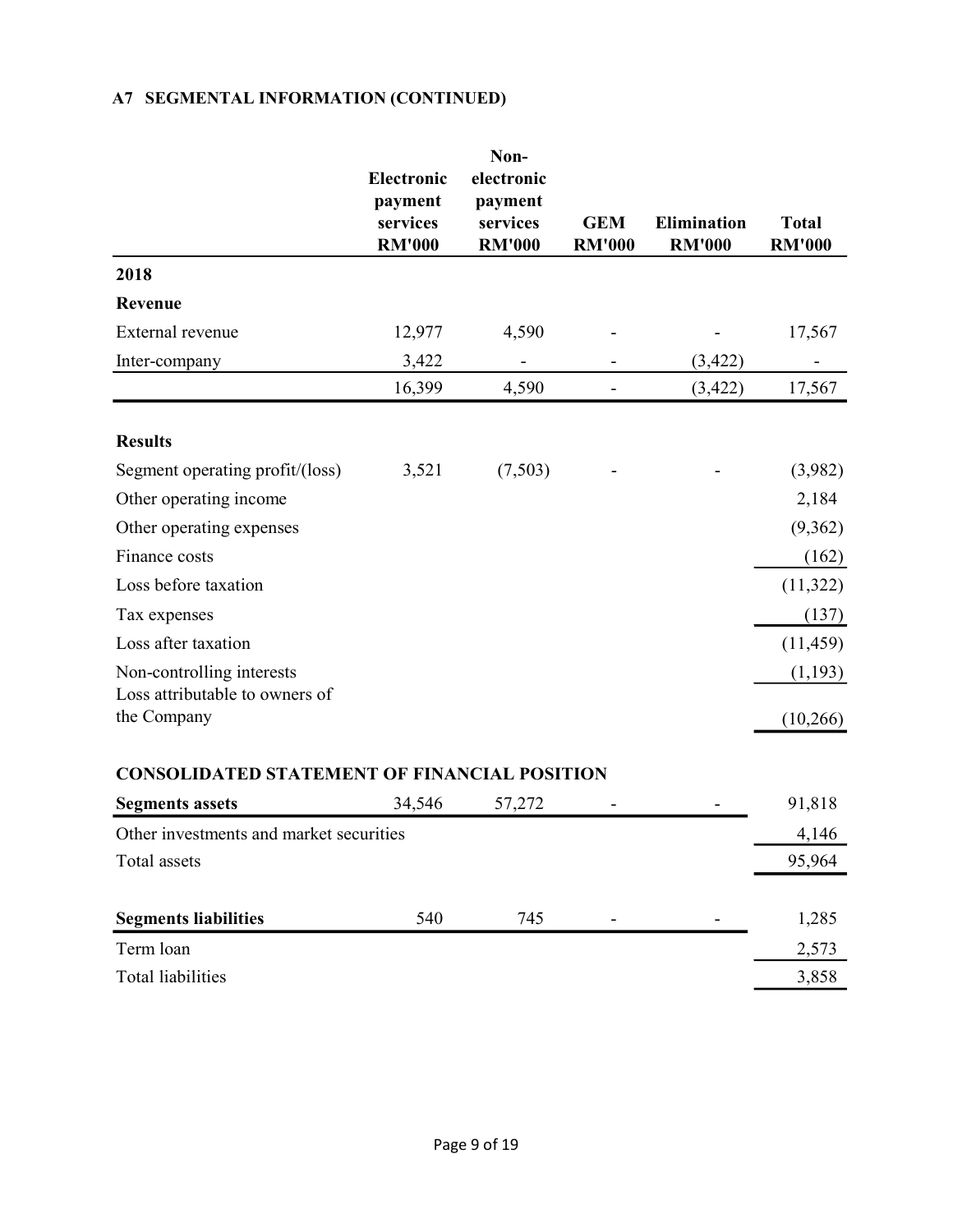# A8 VALUATION OF PROPERTY, PLANT AND EQUIPMENT

There were no valuation undertaken for property, plant and equipment.

# A9 CHANGES IN THE COMPOSITION OF THE GROUP

There were no changes in the composition of the Group during current quarter and year to date ended 30 June 2019.

### A10 CONTINGENT LIABILITIES

There were no material contingent liabilities not provided for as at the date of this report.

### A11 SIGNIFICANT EVENTS DURING THE INTERIM REPORTING PERIOD

- 1) On 2 July 2018, 116,316,900 share options were offered to eligible employee at an exercise price of option of RM0.0225 each.
- 2) On 9 Oct 2018, 116,316,900 share options were fully exercise by eligible employee at an exercise price of option of RM0.0225 each.
- 3) On 16 January 2019, the Company proposes to undertake the private placement of up to 1,038,223,900 new ordinary shares and approved by Bursa Securities on 29 January 2019, as disclosed in Note B7.
- 4) On 25 April 2019, Gem Live Sdn Bhd ("GEM Live"), a wholly-owned subsidiary of NETX, has entered into a collaboration agreement with Buy Tickets Sdn Bhd ("BuyTickets") whereby Buy Tickets shall provide and make available all technologies of the online ticketing websites or platform know as buytickets.com.my to Gem Live.
- 5) On 7 June 2019, the subscription rights of the Warrant 2016/2019 ("Warrants") expired and become null and void and shall cease to exercisable thereafter.
- 6) On 26 June 2019, Netx Digital Limited, a wholly-owned subsidiary company has entered into a collaboration agreement with 2Go technologies Group Limited for the cooperation in the development and deployment of an electronic customer verification platform, otherwise known as the e-KYC platform, in Malaysia or any other parts of the Asia and Pacific region subject to term and conditions contained therein.

#### A12 MATERIAL EVENTS SUBSEQUENT TO THE INTERIM REPORTING PERIOD

- 1) On 8 July 2019, 252,000,000 shares were issued at an exercise price of RM0.0119 each under Private Placement.
- 2) On 19 July 2019, 220,000,000 share were issued at an exercise price of RM0.0136 each under Private Placement.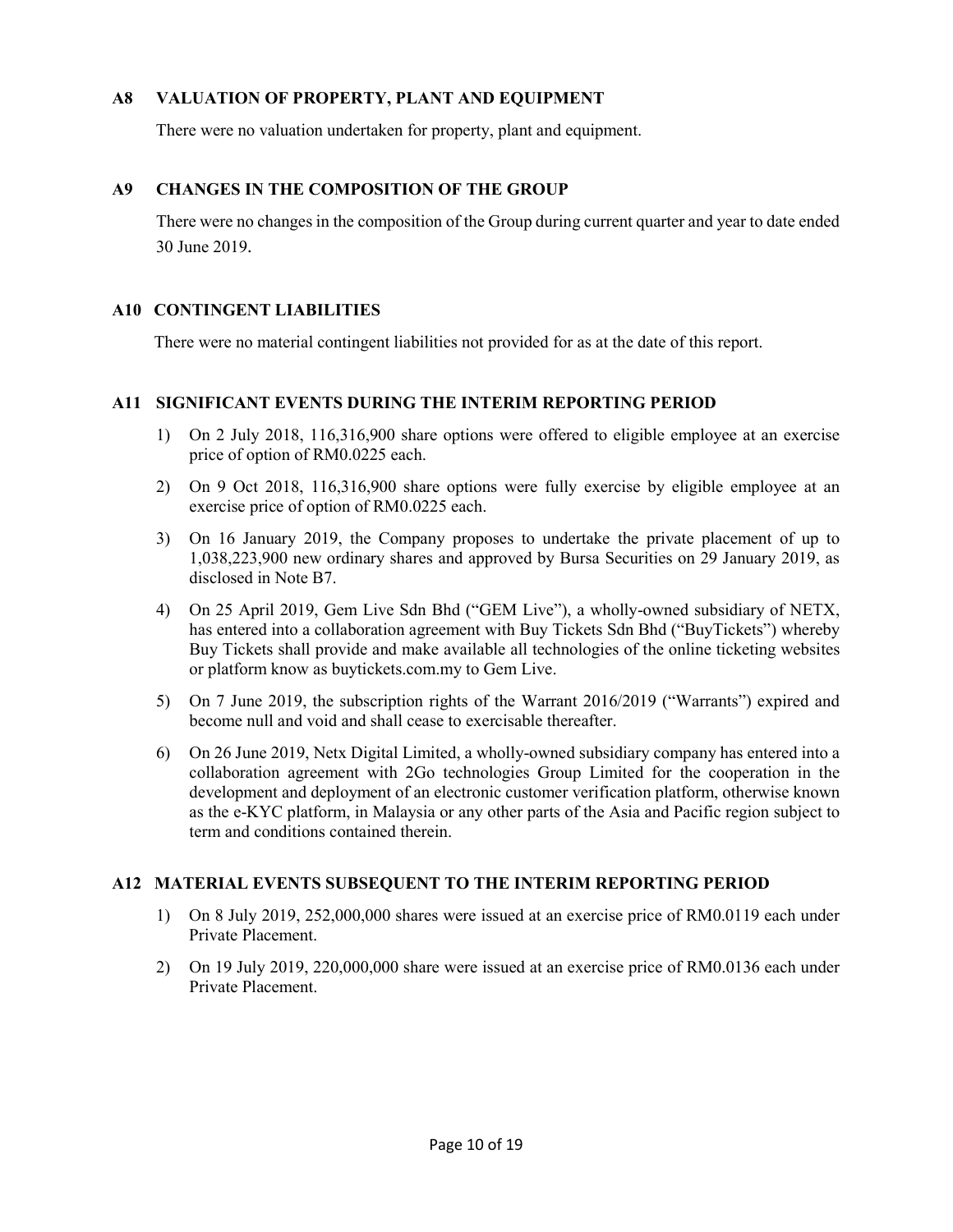# A13 CAPITAL COMMITMENTS

The amount of commitments not provided for as at 30 June 2019 is as follows:

| Approved and contracted for:                                 | USD'000 | RM'000 |
|--------------------------------------------------------------|---------|--------|
| Intangible Assets                                            | $\sim$  | 168    |
| Registered share capital of FFUTL to be paid up by year 2048 | 8,889   |        |

# A14 RELATED PARTY TRANSACTIONS

 There were no significant transactions with related parties during current quarter and year to date ended 30 June 2019.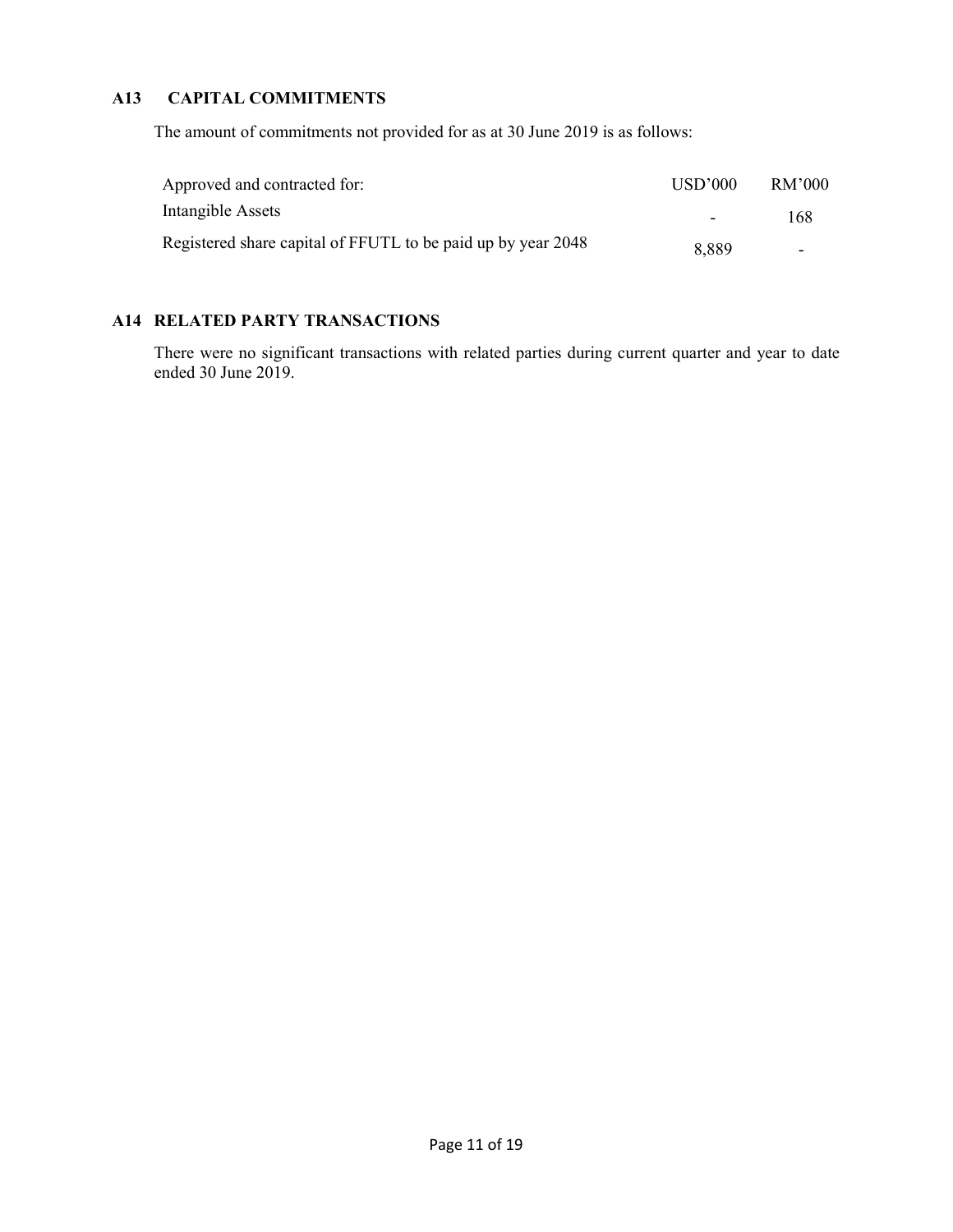| ADDITIONAL INFORMATION REQUIRED BY THE LISTING REQUIREMENTS<br><b>PERFORMANCE REVIEW</b><br><b>Individual Quarter</b><br><b>Cumulative Quarter</b><br><b>Ended</b><br><b>Ended</b><br><b>Ended</b><br><b>Ended</b><br>30.06.2018<br>30.06.2019 30.06.2018<br>30.06.2019<br><b>Changes</b><br><b>Changes</b><br><b>RM'000   RM'000</b><br><b>RM'000</b><br><b>RM'000</b><br><b>RM'000</b><br>$\frac{0}{0}$<br><b>Group Results</b><br>$\frac{0}{0}$<br><b>RM'000</b><br>3,483<br>(93)<br>9,702<br>17,567<br>242<br>(3,241)<br>(7, 865)<br>(45)<br>Revenue<br>37<br><b>Gross Profit</b><br>(1,272)<br>(2,027)<br>(92)<br>5,774<br>(102)<br>755<br>(5,866)<br>Profit Before Interest and Tax<br>(8,007)<br>(3,747)<br>(4,260)<br>(18, 941)<br>(11,160)<br>(114)<br>(7, 781)<br>(70)<br>Profit Before Tax<br>(8,042)<br>(3,786)<br>(112)<br>(19,086)<br>(11,322)<br>(69)<br>(4,256)<br>(7,764) |
|--------------------------------------------------------------------------------------------------------------------------------------------------------------------------------------------------------------------------------------------------------------------------------------------------------------------------------------------------------------------------------------------------------------------------------------------------------------------------------------------------------------------------------------------------------------------------------------------------------------------------------------------------------------------------------------------------------------------------------------------------------------------------------------------------------------------------------------------------------------------------------------------|
|                                                                                                                                                                                                                                                                                                                                                                                                                                                                                                                                                                                                                                                                                                                                                                                                                                                                                            |
|                                                                                                                                                                                                                                                                                                                                                                                                                                                                                                                                                                                                                                                                                                                                                                                                                                                                                            |
|                                                                                                                                                                                                                                                                                                                                                                                                                                                                                                                                                                                                                                                                                                                                                                                                                                                                                            |
|                                                                                                                                                                                                                                                                                                                                                                                                                                                                                                                                                                                                                                                                                                                                                                                                                                                                                            |
|                                                                                                                                                                                                                                                                                                                                                                                                                                                                                                                                                                                                                                                                                                                                                                                                                                                                                            |
|                                                                                                                                                                                                                                                                                                                                                                                                                                                                                                                                                                                                                                                                                                                                                                                                                                                                                            |
|                                                                                                                                                                                                                                                                                                                                                                                                                                                                                                                                                                                                                                                                                                                                                                                                                                                                                            |
|                                                                                                                                                                                                                                                                                                                                                                                                                                                                                                                                                                                                                                                                                                                                                                                                                                                                                            |
|                                                                                                                                                                                                                                                                                                                                                                                                                                                                                                                                                                                                                                                                                                                                                                                                                                                                                            |
|                                                                                                                                                                                                                                                                                                                                                                                                                                                                                                                                                                                                                                                                                                                                                                                                                                                                                            |
|                                                                                                                                                                                                                                                                                                                                                                                                                                                                                                                                                                                                                                                                                                                                                                                                                                                                                            |
|                                                                                                                                                                                                                                                                                                                                                                                                                                                                                                                                                                                                                                                                                                                                                                                                                                                                                            |
|                                                                                                                                                                                                                                                                                                                                                                                                                                                                                                                                                                                                                                                                                                                                                                                                                                                                                            |
|                                                                                                                                                                                                                                                                                                                                                                                                                                                                                                                                                                                                                                                                                                                                                                                                                                                                                            |
|                                                                                                                                                                                                                                                                                                                                                                                                                                                                                                                                                                                                                                                                                                                                                                                                                                                                                            |
|                                                                                                                                                                                                                                                                                                                                                                                                                                                                                                                                                                                                                                                                                                                                                                                                                                                                                            |
|                                                                                                                                                                                                                                                                                                                                                                                                                                                                                                                                                                                                                                                                                                                                                                                                                                                                                            |
|                                                                                                                                                                                                                                                                                                                                                                                                                                                                                                                                                                                                                                                                                                                                                                                                                                                                                            |
|                                                                                                                                                                                                                                                                                                                                                                                                                                                                                                                                                                                                                                                                                                                                                                                                                                                                                            |
|                                                                                                                                                                                                                                                                                                                                                                                                                                                                                                                                                                                                                                                                                                                                                                                                                                                                                            |
|                                                                                                                                                                                                                                                                                                                                                                                                                                                                                                                                                                                                                                                                                                                                                                                                                                                                                            |
|                                                                                                                                                                                                                                                                                                                                                                                                                                                                                                                                                                                                                                                                                                                                                                                                                                                                                            |
|                                                                                                                                                                                                                                                                                                                                                                                                                                                                                                                                                                                                                                                                                                                                                                                                                                                                                            |
| (67)<br>Profit After Tax<br>(8,042)<br>(114)<br>(3,756)<br>(4,286)<br>(19,091)<br>(11, 459)<br>(7,632)                                                                                                                                                                                                                                                                                                                                                                                                                                                                                                                                                                                                                                                                                                                                                                                     |
|                                                                                                                                                                                                                                                                                                                                                                                                                                                                                                                                                                                                                                                                                                                                                                                                                                                                                            |
| Profit Attributable to Ordinary                                                                                                                                                                                                                                                                                                                                                                                                                                                                                                                                                                                                                                                                                                                                                                                                                                                            |
|                                                                                                                                                                                                                                                                                                                                                                                                                                                                                                                                                                                                                                                                                                                                                                                                                                                                                            |

# B1 PERFORMANCE REVIEW

For the current quarter ended 30 June 2019, the Group recorded revenue of RM0.24 million, lower as compared to corresponding quarter in previous year of RM3.48 million mainly due to challenging market condition for Electronic payment solutions. The gross loss in current quarter was mainly attributed to the amortization of intangible assets of RM1.19 million.

The Group recorded a loss before taxation for the current quarter of RM8.04 million, higher losses as compared to RM3.79 million in the corresponding quarter in previous year mainly due to materialization of bad debts written off of RM1.85 million and higher provision for doubtful debts of RM4.03 million in current quarter.

For the 12 months ended 30 June 2019, the Group recorded revenue of RM9.70 million, lower as compared to RM17.57 million in preceeding year-todate, mainly due to lower revenue from Electronic Payment segment. The gross loss in current year was mainly due to lower margin and higher implementation cost arising from expansion of scope of work in software customization in order to compete in current market coupled with higher amortization cost on intangible assets.

The group recorded higher losses before tax of RM19.08 million for the current year-todate, as compared to preceding year to-date loss of RM11.32 million mainly due to gross loss as mentioned above, higher marketing expenses for promoting GEM products, bad debts written off of RM1.85 million and higher in provision for doubtful debts of RM4.03 million. The higher losses were cushioned by lower loss on fair value adjustment on investment in MLAB System Berhad by RM2.99 million, lower share-based compensation expenses by RM3.4 million and impairment of goodwill of RM0.69 as recorded in the previous year.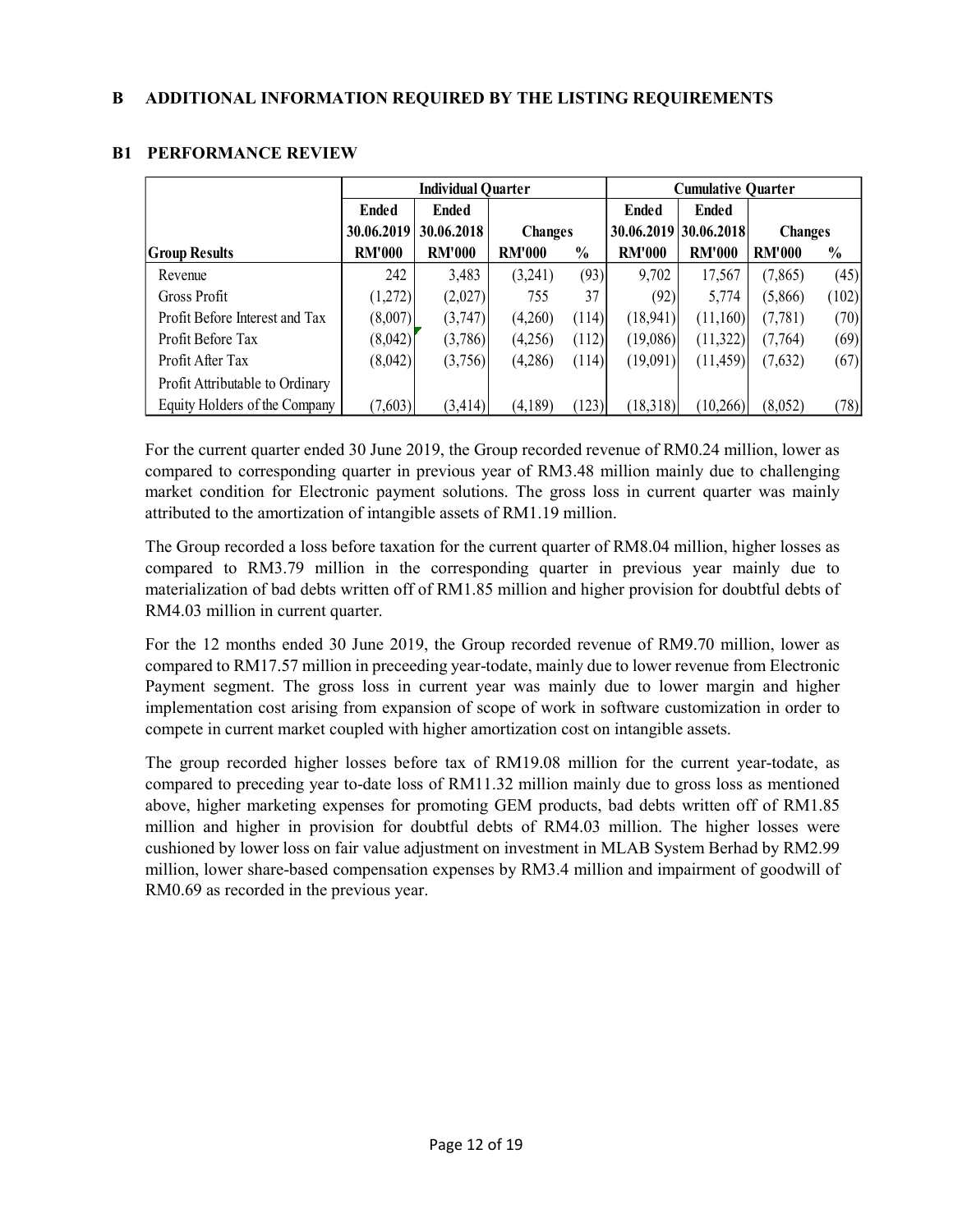### Electronic Payment Services Segment

|                                                                                         | <b>Ended</b>          | <b>Individual Quarter</b><br><b>Ended</b> |                     |               | <b>Ended</b>          | <b>Cumulative Quarter</b><br><b>Ended</b> |                     |               |
|-----------------------------------------------------------------------------------------|-----------------------|-------------------------------------------|---------------------|---------------|-----------------------|-------------------------------------------|---------------------|---------------|
|                                                                                         | 30.06.2019 30.06.2018 |                                           | <b>Changes</b>      |               | 30.06.2019 30.06.2018 |                                           | <b>Changes</b>      |               |
| <b>Electronic Payment Segment</b>                                                       | <b>RM'000</b>         | <b>RM'000</b>                             | <b>RM'000</b>       | $\frac{0}{0}$ | <b>RM'000</b>         | <b>RM'000</b>                             | <b>RM'000</b>       | $\frac{0}{0}$ |
| Revenue                                                                                 | 161                   | 774                                       | (613)               | (79)          | 5,752                 | 12,977                                    | (7,225)             | (56)          |
| <b>Gross Profit</b>                                                                     | (1,375)               | 87                                        | (1, 462)            | (1,680)       | (1,000)               | 7,532                                     | $(8,532)$ $(113)$   |               |
| Profit Before Interest and Tax                                                          | (5,209)               | (2,158)                                   | (3,051)             | (141)         | (6,908)               | 3,511                                     | $(10, 419)$ $(297)$ |               |
| Profit Before Tax                                                                       | (5,209)               | (2,158)                                   | (3,051)             | (141)         | (6,908)               | 3,511                                     | $(10, 419)$ $(297)$ |               |
| Profit After Tax                                                                        | (5,209)               | (2,111)                                   | (3,098)             | (147)         | (6,908)               | 3,394                                     | (10,302)            | (304)         |
| Profit Attributable to                                                                  |                       |                                           |                     |               |                       |                                           |                     |               |
| <b>Electronic Payment Services Segment</b><br>Ordinary Equity Holders of<br>the Company | (5,075)               |                                           | $(1,769)$ $(3,306)$ | (187)         | (6, 593)              | 4,587                                     | (11,180)            | (244)         |

For the current quarter ended 30 June 2019, Electronic payment services segment reported revenue of RM0.16 million and gross loss position, lower than RM0.77 million revenue and gross profit margin of 11% to the corresponding quarter in previous year, mainly due to challenging market condition for electronic payment solutions.

The segment reported loss before tax of RM5.21 million in current quarter, higher than RM2.16 million in the corresponding quarter in previous year mainly due to lower sales and gross loss position as mentioned above, bad debts written off of RM1.85 million and provision of doubtful debts of RM2.02 million.

This segment achieved revenue of RM5.75 million in current year to-date, lower as compared to preceding year to-date of RM12.98 million mainly due to challenging market condition for electronic payment solutions. The gross loss in current year to-date was mainly due to lower margin and higher implementation cost arising from expansion of scope of work in software customization in order to compete in current market coupled with higher amortization cost on intangible assets.

This segment recorded loss before tax of RM6.91 million, lower as compared to preceding year todate's profit before tax of RM3.51 million mainly due to lower revenue and gross loss position as mentioned above, bad debts written off of RM1.85 million and provision of doubtful debts of RM2.02 million.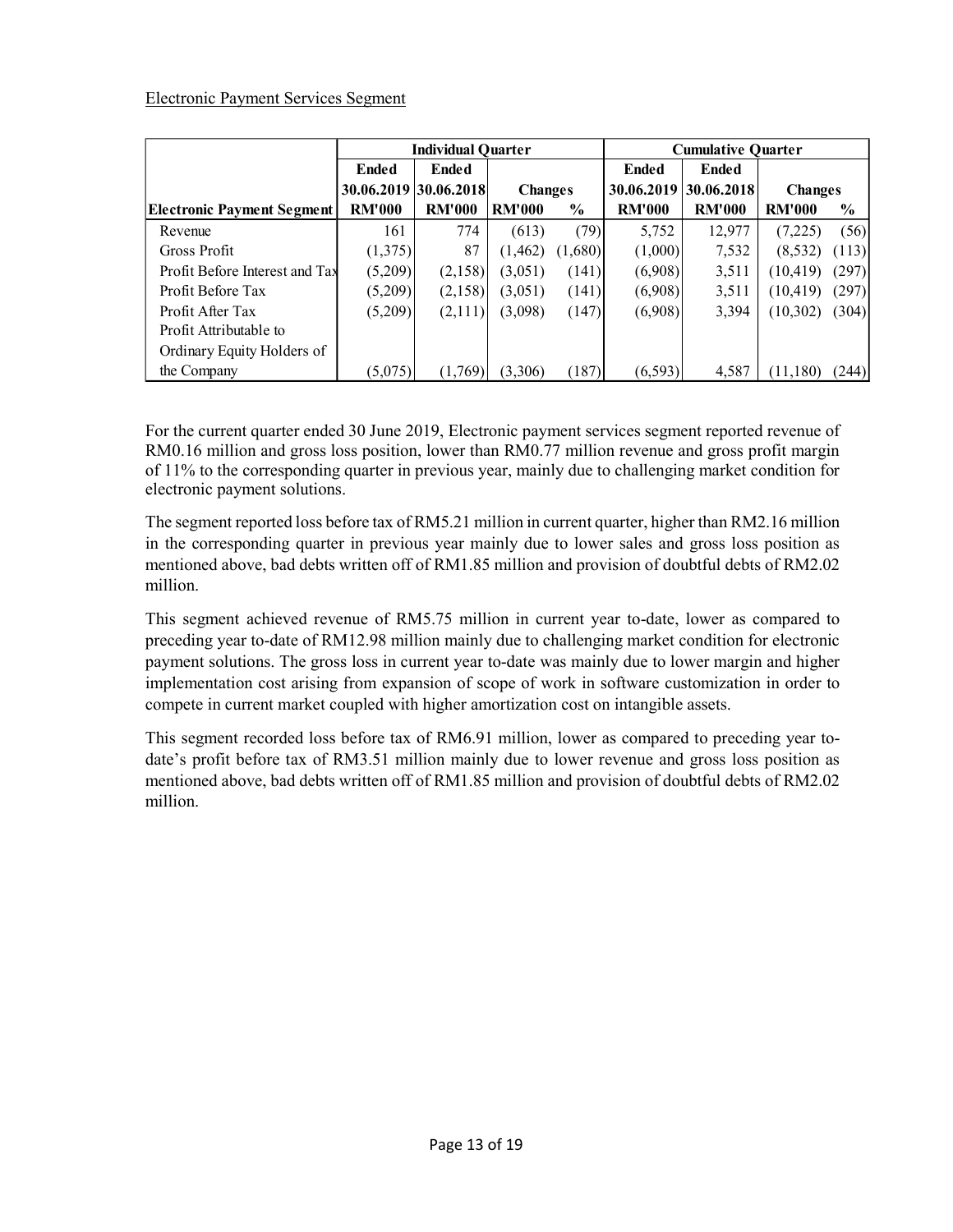| Non-electronic Payment Services Segment |                                           |                           |                  |                                 |                      |                           |                  |               |
|-----------------------------------------|-------------------------------------------|---------------------------|------------------|---------------------------------|----------------------|---------------------------|------------------|---------------|
|                                         |                                           |                           |                  |                                 |                      |                           |                  |               |
|                                         |                                           |                           |                  |                                 |                      |                           |                  |               |
|                                         |                                           | <b>Individual Quarter</b> |                  |                                 |                      | <b>Cumulative Quarter</b> |                  |               |
|                                         | <b>Ended</b>                              | <b>Ended</b>              |                  |                                 | <b>Ended</b>         | <b>Ended</b>              |                  |               |
| <b>Non-Electronic Payment</b>           | 30.06.2019                                | 30.06.2018                | <b>Changes</b>   |                                 | 30.06.2019           | 30.06.2018                | <b>Changes</b>   |               |
| <b>Segment</b><br>Revenue               | <b>RM'000</b><br>$\overline{\phantom{a}}$ | <b>RM'000</b>             | <b>RM'000</b>    | $\frac{0}{0}$<br>$\blacksquare$ | <b>RM'000</b><br>352 | <b>RM'000</b>             | <b>RM'000</b>    | $\frac{0}{0}$ |
| Gross Profit                            |                                           | 2,709<br>(2,114)          | (2,709)<br>2,114 | $\overline{\phantom{a}}$        | 34                   | 4,590                     | (4,238)<br>1,792 | 102           |
| Profit Before Interest and Tax          | (85)                                      | (2,838)                   | 2,753            | 97                              | (450)                | (1,758)                   | 2,735            | 86            |
| Profit Before Tax                       | (120)                                     | (2,876)                   | 2,756            | 96                              | (595)                | (3,185)                   | 2,752            | 82            |
| Profit After Tax                        | (120)                                     | (2,893)                   | 2,773            | 96                              | (600)                | (3,347)<br>(3,367)        | 2,767            | (92)<br>82    |
| Profit Attributable to Ordinary         |                                           |                           |                  |                                 |                      |                           |                  |               |

| <b>FIUILDEIOIE TAX</b>                                                                                                                                                                                                                                                                                                                                                                                                                                                  | (⊥∠∪ J        | (2,0/0)                   | 2,130          | 7V.            | U37J          | (3,347)                   | 2,132          | 04            |
|-------------------------------------------------------------------------------------------------------------------------------------------------------------------------------------------------------------------------------------------------------------------------------------------------------------------------------------------------------------------------------------------------------------------------------------------------------------------------|---------------|---------------------------|----------------|----------------|---------------|---------------------------|----------------|---------------|
| Profit After Tax                                                                                                                                                                                                                                                                                                                                                                                                                                                        | (120)         | (2,893)                   | 2,773          | 96             | (600)         | (3,367)                   | 2,767          | 82            |
| Profit Attributable to Ordinary                                                                                                                                                                                                                                                                                                                                                                                                                                         |               |                           |                |                |               |                           |                |               |
| Equity Holders of the Company                                                                                                                                                                                                                                                                                                                                                                                                                                           | (120)         | (2,893)                   | 2,773          | 96             | (600)         | (3,367)                   | 2,767          | 82            |
|                                                                                                                                                                                                                                                                                                                                                                                                                                                                         |               |                           |                |                |               |                           |                |               |
| This segment's revenue of RM0.35 million in current year to-date, lower as compared to preceding<br>year to-date of RM4.59 million as the current year to-date's revenue were the remaining balance of<br>progress billings from the contract secured in year 2017. The gross loss in the corresponding quarter<br>in previous year and previous year to-date was mainly due to higher actual cost than initial projected<br>cost on the contract secured in year 2017. |               |                           |                |                |               |                           |                |               |
| This segment reported a loss before tax of RM0.12 million in current quarter and RM0.6 million in<br>current year to-date, lower loss as compared to RM2.87 million in the corresponding quarter in                                                                                                                                                                                                                                                                     |               |                           |                |                |               |                           |                |               |
|                                                                                                                                                                                                                                                                                                                                                                                                                                                                         |               |                           |                |                |               |                           |                |               |
| previous year and RM3.35 million in previous year to-date respectively, mainly due to gross loss<br>position in previous year as mentioned above.<br><b>GEM</b> Segment                                                                                                                                                                                                                                                                                                 |               | <b>Individual Quarter</b> |                |                |               | <b>Cumulative Quarter</b> |                |               |
|                                                                                                                                                                                                                                                                                                                                                                                                                                                                         | <b>Ended</b>  | <b>Ended</b>              |                |                | <b>Ended</b>  | <b>Ended</b>              |                |               |
|                                                                                                                                                                                                                                                                                                                                                                                                                                                                         | 30.06.2019    | 30.06.2018                | <b>Changes</b> |                | 30.06.2019    | 30.06.2018                | <b>Changes</b> |               |
| <b>GEM</b>                                                                                                                                                                                                                                                                                                                                                                                                                                                              | <b>RM'000</b> | <b>RM'000</b>             | <b>RM'000</b>  | $\frac{0}{0}$  | <b>RM'000</b> | <b>RM'000</b>             | <b>RM'000</b>  | $\frac{0}{0}$ |
| Revenue                                                                                                                                                                                                                                                                                                                                                                                                                                                                 | 81            | $\blacksquare$            | 81             | $\blacksquare$ | 3,598         |                           | 3,598          |               |
| Gross Profit                                                                                                                                                                                                                                                                                                                                                                                                                                                            | 103           | $\blacksquare$            | 103            | $\blacksquare$ | 874           |                           | 874            |               |
| Profit Before Interest and Tax                                                                                                                                                                                                                                                                                                                                                                                                                                          | (3,927)       | $\blacksquare$            | (3,927)        | $\blacksquare$ | (9,667)       | $\blacksquare$            | (9,667)        |               |
| Profit Before Tax                                                                                                                                                                                                                                                                                                                                                                                                                                                       | (3,927)       | $\blacksquare$            | (3,927)        |                | (9,667)       | $\blacksquare$            | (9,667)        |               |
| Profit After Tax<br>Profit Attributable to Ordinary                                                                                                                                                                                                                                                                                                                                                                                                                     | (3,927)       | $\blacksquare$            | (3,927)        |                | (9,667)       | $\blacksquare$            | (9,667)        |               |

# GEM Segment

This is the new segment which commence this year. This segment recorded a loss before tax of RM3.93 million in current quarter and RM9.67 million in current year to-date mainly due to resources invested for expansion of the business and high marketing cost for promoting GEM products.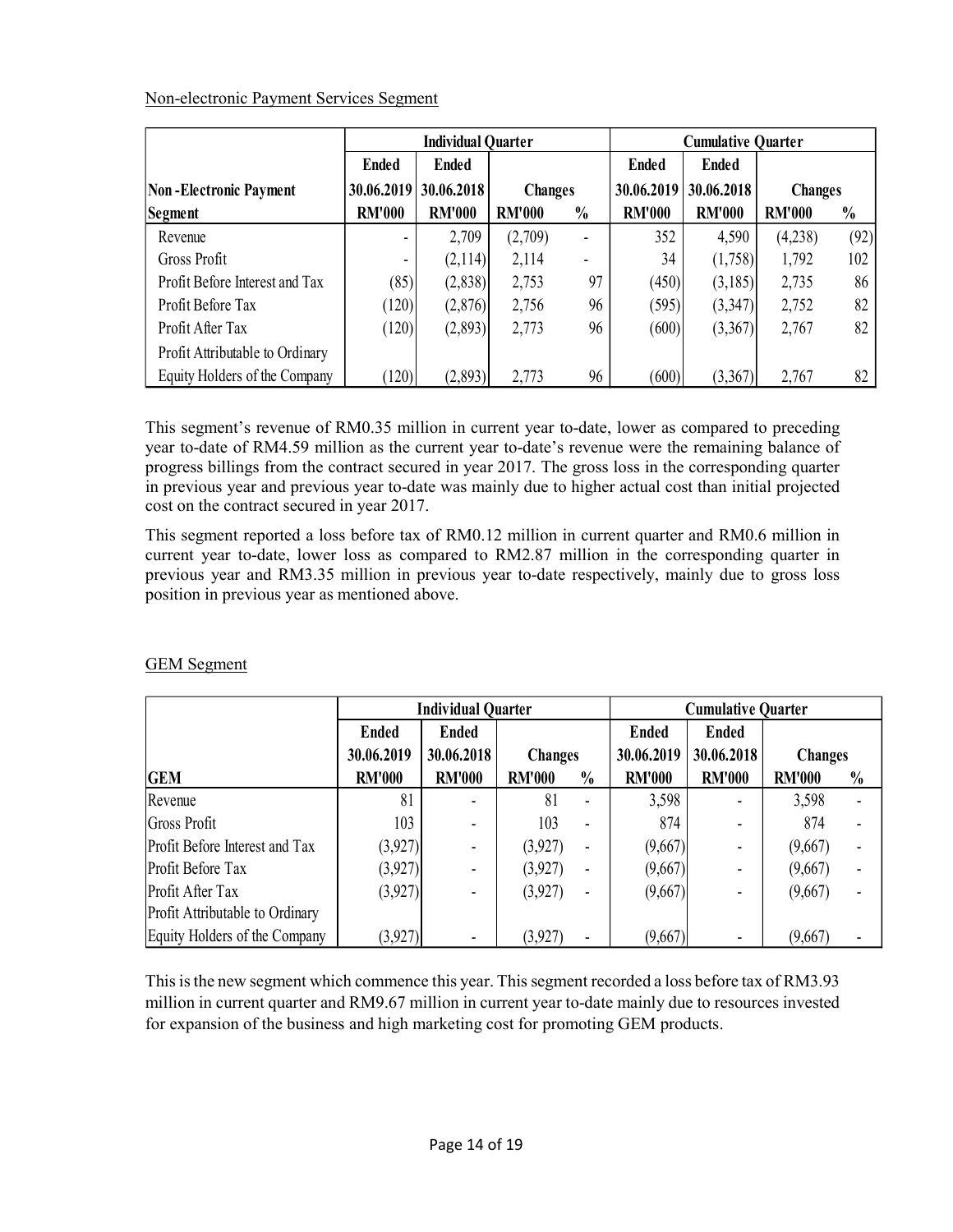| <b>COMMENT ON MATERIAL CHANGE IN PERFORMANCE COMPARED WITH</b>   |                        |                          |                  |                |
|------------------------------------------------------------------|------------------------|--------------------------|------------------|----------------|
| PRECEDING QUARTER                                                |                        |                          |                  |                |
|                                                                  |                        |                          |                  |                |
|                                                                  | <b>Current Quarter</b> | <b>Preceding Quarter</b> |                  |                |
|                                                                  |                        |                          |                  |                |
|                                                                  | <b>Ended</b>           | <b>Ended</b>             |                  |                |
|                                                                  | 30.06.2019             | 31.03.2018               | <b>Changes</b>   |                |
| <b>Group Results</b>                                             | <b>RM'000</b>          | <b>RM'000</b>            | <b>RM'000</b>    | $\frac{0}{0}$  |
| Revenue                                                          | 242                    | 422                      | (180)            |                |
| Gross Profit                                                     |                        |                          |                  | (43)           |
| Profit Before Interest and Tax                                   | (1,272)<br>(8,007)     | (423)<br>(3, 479)        | (849)<br>(4,528) | (201)<br>(130) |
| Profit Before Tax                                                | (8,042)                |                          | (4,528)          |                |
|                                                                  |                        | (3,514)                  |                  | (129)          |
| Profit After Tax                                                 | (8,042)                | (3,514)                  | (4,528)          | (129)          |
| Profit Attributable to Ordinary<br>Equity Holders of the Company | (7,603)                | (3,265)                  | (4,338)          | (133)          |

# B2 COMMENT ON MATERIAL CHANGE IN PERFORMANCE COMPARED WITH PRECEDING QUARTER

The Group recorded revenue of RM0.24 million in current quarter, lower as compared to RM0.42 million in previous quarter mainly due to lower rental received from credit card terminal. The loss before tax of RM8.04 million in current quarter, higher as compared to RM3.51 million in previous quarter mainly due to provision for doubtful debts of RM4.03 million and bad debts written off of RM1.85 million.

# B3 FUTURE PROSPECTS

 The Group is currently developing the MPEX system together with third party developers, which the Group intends to offer the MPEX system to its existing merchants which were previously obtained through its EFTPOS terminals business as well as secure new merchants.

Further to the above, the Group intends to leverage on its existing experience, technologies and infrastructures in the mobile payment segment to venture into the mobile app space via the development of GEM app, which is expected to enhance the income stream of the Group.

The Group will continue to pursue business ventures domestically and internationally to propel future growth. Despite the uncertain market condition, the Group is optimistic to deliver a reasonable performance for the financial year ending 30 September 2019.

# B4 PROFIT FORECAST OR PROFIT GUARANTEE

There is no profit forecast and profit guarantee provided by the Company.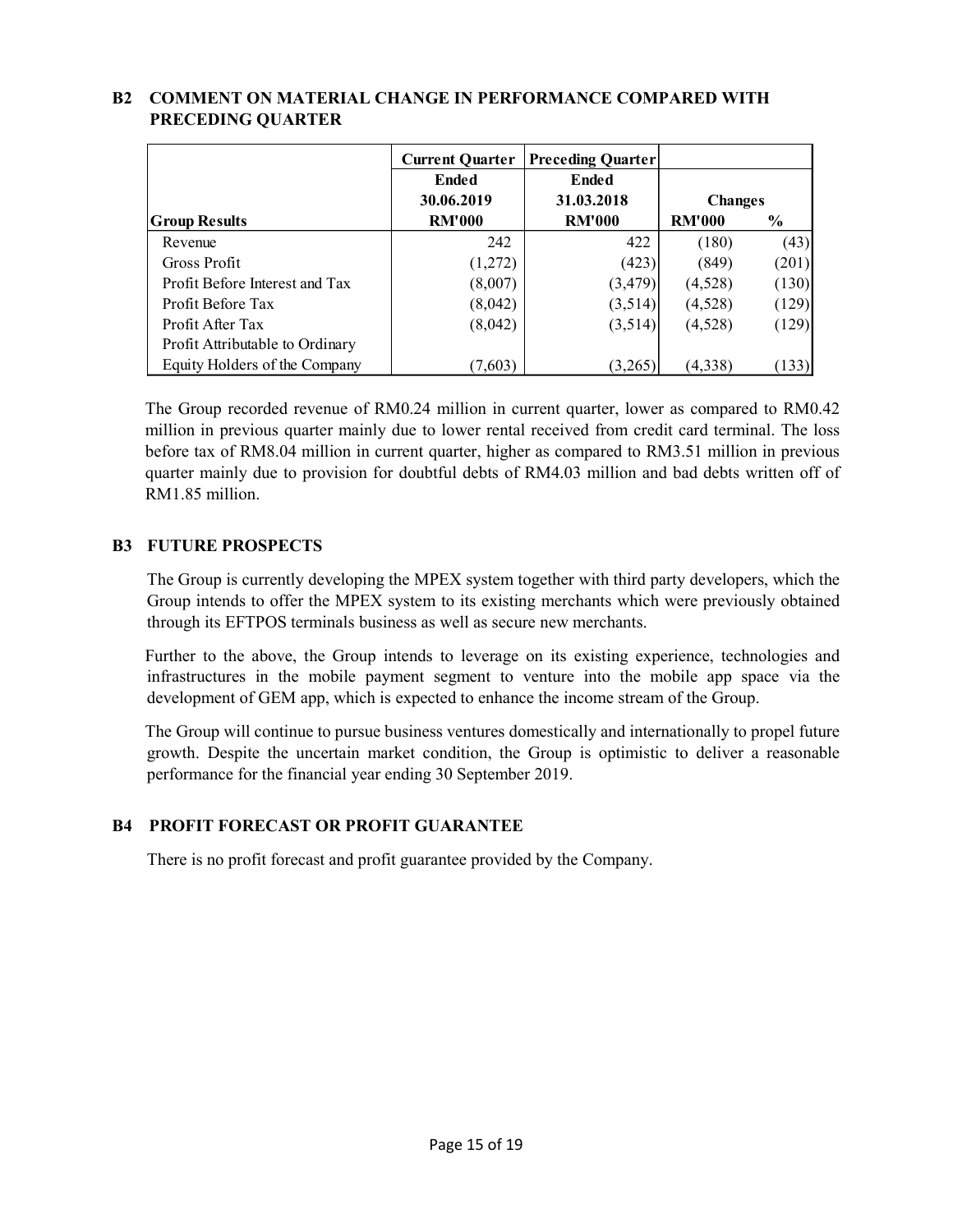# B5 PROFIT / (LOSS) BEFORE TAX

| <b>B5</b><br><b>PROFIT / (LOSS) BEFORE TAX</b>                      |                             |                                                                                                                          |                                                                            |                                                 |  |
|---------------------------------------------------------------------|-----------------------------|--------------------------------------------------------------------------------------------------------------------------|----------------------------------------------------------------------------|-------------------------------------------------|--|
|                                                                     |                             | <b>Individual Quarter</b><br><b>Current Preceding Year</b><br><b>Quarter Corresponding</b><br><b>Ended Quarter Ended</b> | <b>Cumulative Quarter</b><br>Current<br><b>Year Todate</b><br><b>Ended</b> | Preceding<br><b>Year Todate</b><br><b>Ended</b> |  |
|                                                                     | 30.06.2019<br><b>RM'000</b> | 30.06.2018<br><b>RM'000</b>                                                                                              | 30.06.2019<br><b>RM'000</b>                                                | 30.06.2018<br><b>RM'000</b>                     |  |
| Profit/(Loss) before tax is stated after<br>charging/(crediting) :- |                             |                                                                                                                          |                                                                            |                                                 |  |
| Depreciation of PPE                                                 | 131                         | 84                                                                                                                       | 443                                                                        | 285                                             |  |
| Amortisation of intangible assets                                   | 1,192                       | 659                                                                                                                      | 3,643                                                                      | 2,087                                           |  |
| Bad debts written off                                               | 1,847                       |                                                                                                                          | 1,847                                                                      | $\blacksquare$                                  |  |
| Property, plant and equipment written off                           |                             | 6                                                                                                                        | 10                                                                         | 25                                              |  |
| Interest expense                                                    | 35                          | 39                                                                                                                       | 145                                                                        | 162                                             |  |
| Foreign exchange (gain) / loss                                      | (968)                       | (1,763)                                                                                                                  | (892)                                                                      | 1,672                                           |  |
| Interest income                                                     | (1,086)                     | (734)                                                                                                                    | (1,276)                                                                    | (1,037)                                         |  |
| Rental income                                                       | (20)                        | (50)                                                                                                                     | (117)                                                                      | (201)                                           |  |
| FV (Gain)/Loss on Investment                                        | (303)                       | (351)                                                                                                                    | 963                                                                        | 3,955                                           |  |
| (Gain) / Loss on disposal of Investment                             |                             | (840)                                                                                                                    |                                                                            | (840)                                           |  |
| Impairment of goodwill on consolidation                             |                             | 693                                                                                                                      | $\overline{a}$                                                             | 693                                             |  |
| Share-based Compensation expenses                                   |                             |                                                                                                                          | 837                                                                        | 4,266                                           |  |
| Allowance for doubtful debts                                        | 4,032                       | 379                                                                                                                      | 4,032                                                                      | 422                                             |  |
| <b>B6</b><br><b>TAXATION</b>                                        |                             |                                                                                                                          |                                                                            |                                                 |  |
|                                                                     | <b>Individual Quarter</b>   |                                                                                                                          |                                                                            | <b>Cumulative Quarter</b>                       |  |
|                                                                     | <b>Current</b>              | <b>Preceding Year</b>                                                                                                    |                                                                            | Preceding                                       |  |
|                                                                     | Quarter                     | Corresponding                                                                                                            | <b>Current Year</b>                                                        | <b>Year Todate</b>                              |  |
|                                                                     | <b>Ended</b>                | <b>Quarter Ended</b>                                                                                                     | <b>Todate Ended</b>                                                        | <b>Ended</b>                                    |  |
|                                                                     | 30.06.2019                  | 30.06.2018                                                                                                               | 30.06.2019                                                                 | 30.06.2018                                      |  |
|                                                                     | <b>RM'000</b>               | <b>RM'000</b>                                                                                                            | <b>RM'000</b>                                                              | <b>RM'000</b>                                   |  |
| Current period                                                      |                             |                                                                                                                          |                                                                            |                                                 |  |
| - Income taxation                                                   |                             |                                                                                                                          |                                                                            | 20                                              |  |
|                                                                     |                             | (147)                                                                                                                    | $\mathfrak{S}$                                                             |                                                 |  |
| - Deferred taxation                                                 |                             | 117                                                                                                                      |                                                                            | 117                                             |  |

#### B6 TAXATION

| est expense                         | 35                                        | 39                                                             | 145                                        | 162                                             |
|-------------------------------------|-------------------------------------------|----------------------------------------------------------------|--------------------------------------------|-------------------------------------------------|
| ign exchange (gain) / loss          | (968)                                     | (1,763)                                                        | (892)                                      | 1,672                                           |
| est income                          | (1,086)                                   | (734)                                                          | (1,276)                                    | (1,037)                                         |
| al income                           | (20)                                      | (50)                                                           | (117)                                      | (201)                                           |
| Gain)/Loss on Investment            | (303)                                     | (351)                                                          | 963                                        | 3,955                                           |
| n) / Loss on disposal of Investment |                                           | (840)                                                          |                                            | (840)                                           |
| irment of goodwill on consolidation |                                           | 693                                                            |                                            | 693                                             |
| e-based Compensation expenses       |                                           |                                                                | 837                                        | 4,266                                           |
| wance for doubtful debts            | 4,032                                     | 379                                                            | 4,032                                      | 422                                             |
|                                     |                                           | <b>Individual Quarter</b>                                      | <b>Cumulative Quarter</b>                  |                                                 |
|                                     | Current<br><b>Quarter</b><br><b>Ended</b> | <b>Preceding Year</b><br>Corresponding<br><b>Quarter Ended</b> | <b>Current Year</b><br><b>Todate Ended</b> | Preceding<br><b>Year Todate</b><br><b>Ended</b> |
|                                     | 30.06.2019                                | 30.06.2018                                                     | 30.06.2019                                 | 30.06.2018                                      |
|                                     | <b>RM'000</b>                             | <b>RM'000</b>                                                  | <b>RM'000</b>                              | <b>RM'000</b>                                   |
| Current period                      |                                           |                                                                |                                            |                                                 |
| - Income taxation                   |                                           | (147)                                                          | 5                                          | 20                                              |
|                                     |                                           | 117                                                            |                                            | 117                                             |
| - Deferred taxation                 |                                           |                                                                |                                            |                                                 |

 The effective tax rate of the Group for the financial year were higher than the statutory tax rate mainly due to certain expenses not tax allowable.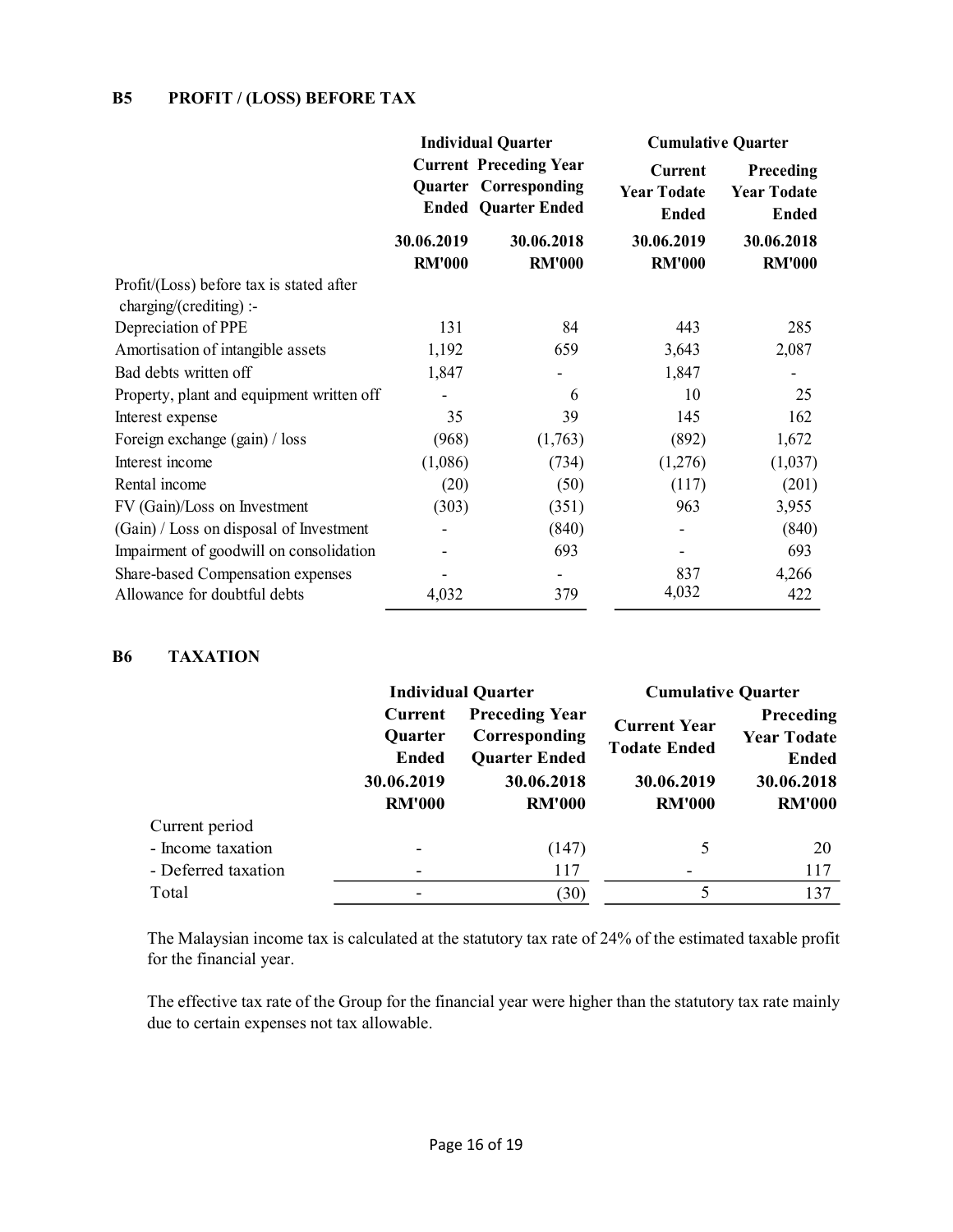# B7 STATUS OF CORPORATE PROPOSALS

On 16 January 2019, the Company proposed to undertake the private placement of up to 1,038,223,900 new ordinary shares, representing up to 30% of the enlarged total number of issued shares of the Company, to independent third party investors. Bursa Securities has, vide its letter dated 29 January 2019 approved the listing and quotation of up to 1,038,223,900 Placement Shares to be issued pursuant to the Proposed Private Placement. The Proposed Private Placement was approved by the shareholders at the Extraordinary General Meeting held on 22 February 2019.

252,000,000 share were issued on 8 July 2019 at an exercise price of RM0.0119 each and 220,000,000 shares were issued on 19 July 2019 at an exercise price of RM0.0136 each.

# B8 STATUS OF UTILISATION OF PROCEEDS

# A) STATUS OF UTILISATION OF PROCEEDS RAISED FROM SHARE ISSUANCE TO MACQUARIE BANK LIMITED

| res were issued on 19 July 2019 at an exercise price of RM0.0136 each.                                                                                                                                                                                                                              |                                                   |                                                 |                            |                                                               |
|-----------------------------------------------------------------------------------------------------------------------------------------------------------------------------------------------------------------------------------------------------------------------------------------------------|---------------------------------------------------|-------------------------------------------------|----------------------------|---------------------------------------------------------------|
| <b>ATUS OF UTILISATION OF PROCEEDS</b>                                                                                                                                                                                                                                                              |                                                   |                                                 |                            |                                                               |
| STATUS OF UTILISATION OF PROCEEDS RAISED FROM SHARE ISSUANCE TO<br><b>MACQUARIE BANK LIMITED</b>                                                                                                                                                                                                    |                                                   |                                                 |                            |                                                               |
| On 16 June 2017, the Company entered into a conditional subscription agreement with Macquarie<br>Bank Limited ("Macquarie Bank") in relation to the proposed issuance and allotment of up to 500<br>million new ordinary shares in NetX to Macquarie Bank in accordance with the terms and          |                                                   |                                                 |                            |                                                               |
|                                                                                                                                                                                                                                                                                                     |                                                   |                                                 |                            |                                                               |
|                                                                                                                                                                                                                                                                                                     |                                                   |                                                 |                            |                                                               |
| conditions of the Subscription Agreement ("Proposed Share Issuance")<br>The Shares Issuance was completed on 19 January 2018. The 500 million Subscription Shares under<br>the Share Issuance have fully subscribed by Macquarie Bank raising RM21,103,000.00 for the<br>Company.<br><b>Purpose</b> | <b>Proposed</b><br><b>Utilisation</b><br>(RM'000) | <b>Actual</b><br><b>Utilisation</b><br>(RM'000) | <b>Balance</b><br>(RM'000) | <b>Intended</b><br><b>Timeframe for</b><br><b>Utilisation</b> |
| Development and marketing of MPEX System                                                                                                                                                                                                                                                            | 20,000                                            | 8,477                                           | 11,523                     | Within 24 months                                              |
| <b>Working Capital</b>                                                                                                                                                                                                                                                                              | 323                                               | 323                                             |                            | Within 24 months                                              |
| Corporate Exercise exp                                                                                                                                                                                                                                                                              | 780                                               | 780                                             |                            | Immediate                                                     |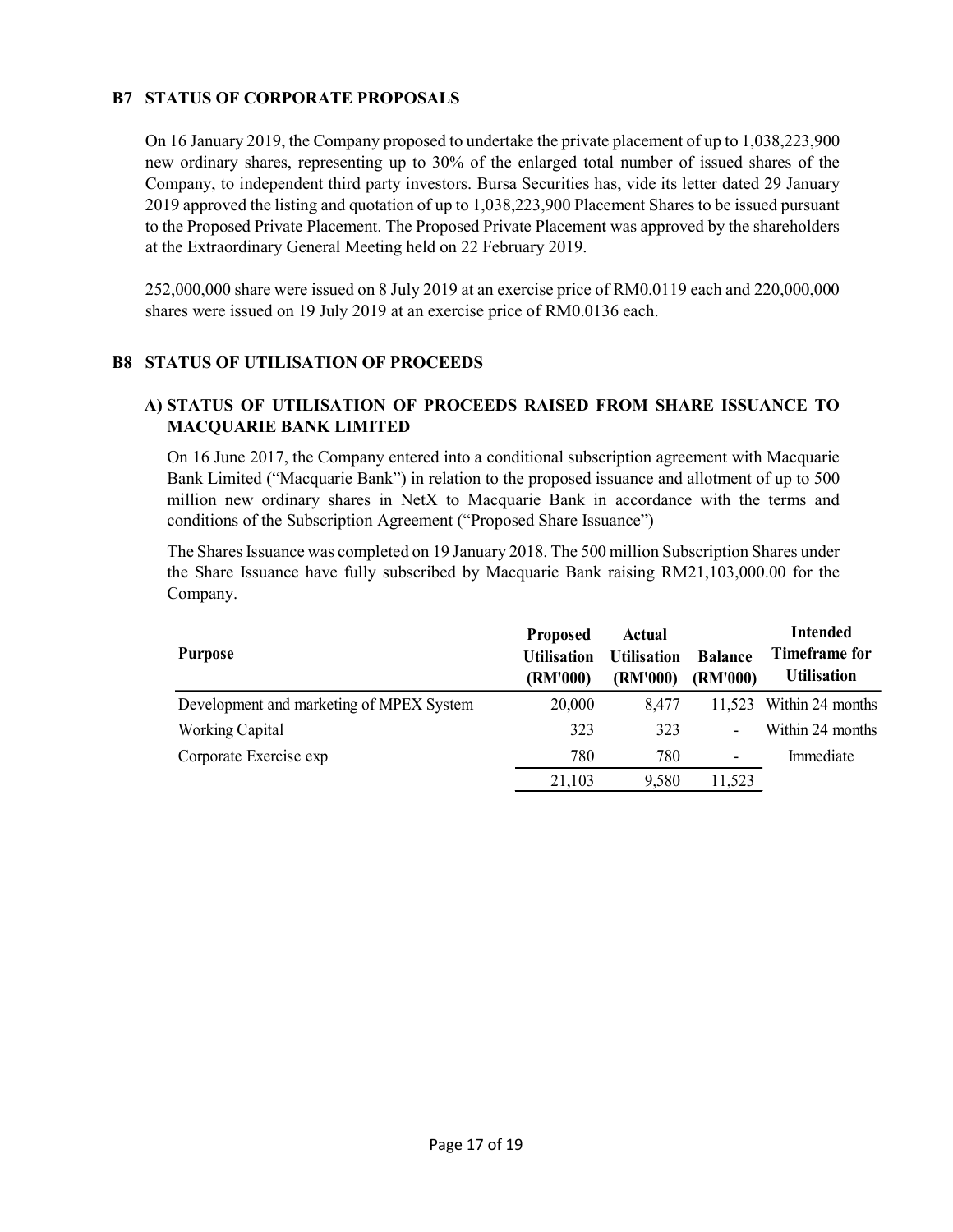# B) PRIVATE PLACEMENT OF UP TO 10% OF THE TOTAL NUMBER OF ISSUED SHARES TO THIRD PARTY INVESTOR(S)

| On 15 March 2018, The Company propose to undertake the private placement of new ordinary<br>shares of up to 10% of the total number of issued shares of the Company to third party investor(s).<br>The private placement has been completed on 20 April 2018 following the listing and quotation<br>of 243,998,000 placement shares at RM0.0271 per placement shares on the Ace Market of Bursa<br>Securities, raising RM6,612,346 for the Company. |                                                     |                                                                  |       |                        |
|-----------------------------------------------------------------------------------------------------------------------------------------------------------------------------------------------------------------------------------------------------------------------------------------------------------------------------------------------------------------------------------------------------------------------------------------------------|-----------------------------------------------------|------------------------------------------------------------------|-------|------------------------|
|                                                                                                                                                                                                                                                                                                                                                                                                                                                     |                                                     |                                                                  |       |                        |
|                                                                                                                                                                                                                                                                                                                                                                                                                                                     | <b>Purpose</b>                                      | <b>Actual</b>                                                    |       | <b>Intended for</b>    |
|                                                                                                                                                                                                                                                                                                                                                                                                                                                     | <b>Utilisation Utilisation Balance</b>              |                                                                  |       | <b>Timeframe</b>       |
|                                                                                                                                                                                                                                                                                                                                                                                                                                                     |                                                     |                                                                  |       | <b>Utilisation</b>     |
| <b>Onliner Project</b>                                                                                                                                                                                                                                                                                                                                                                                                                              |                                                     |                                                                  |       | 3,234 Within 36 months |
| Expenses for the Private Placement                                                                                                                                                                                                                                                                                                                                                                                                                  | 108                                                 | 108                                                              |       | Immediate              |
|                                                                                                                                                                                                                                                                                                                                                                                                                                                     | 6,612                                               | 3,378                                                            | 3,234 |                        |
|                                                                                                                                                                                                                                                                                                                                                                                                                                                     | <b>Purpose</b><br>Payallz's funding requirement for | (RM'000)<br>6,504<br><b>GROUP BORROWINGS AND DEBT SECURITIES</b> | 3,270 | (RM'000) (RM'000)      |

### B9 GROUP BORROWINGS AND DEBT SECURITIES

| <b>Purpose</b>                                              | (RM'000) |                                                          | (RM'000) (RM'000)                                     | <b>Utilisation</b>     |
|-------------------------------------------------------------|----------|----------------------------------------------------------|-------------------------------------------------------|------------------------|
| Payallz's funding requirement for<br><b>Onliner Project</b> | 6,504    | 3,270                                                    |                                                       | 3,234 Within 36 months |
| Expenses for the Private Placement                          | 108      | 108                                                      |                                                       | Immediate              |
|                                                             | 6,612    | 3,378                                                    | 3,234                                                 |                        |
| <b>ROUP BORROWINGS AND DEBT SECURITIES</b>                  |          |                                                          |                                                       |                        |
|                                                             |          | As at<br>30.06.2019<br><b>Unaudited</b><br><b>RM'000</b> | As at<br>30.6.2018<br><b>Audited</b><br><b>RM'000</b> |                        |
| <b>Short term borrowing</b>                                 |          |                                                          |                                                       |                        |
| Term loan - Secured                                         |          | 343                                                      |                                                       | 324                    |
|                                                             |          |                                                          |                                                       |                        |
| Long term borrowing                                         |          |                                                          |                                                       |                        |

# B10 DIVIDEND PAYABLE

No dividend was declared or paid in current quarter and year to date ended 30 June 2019.